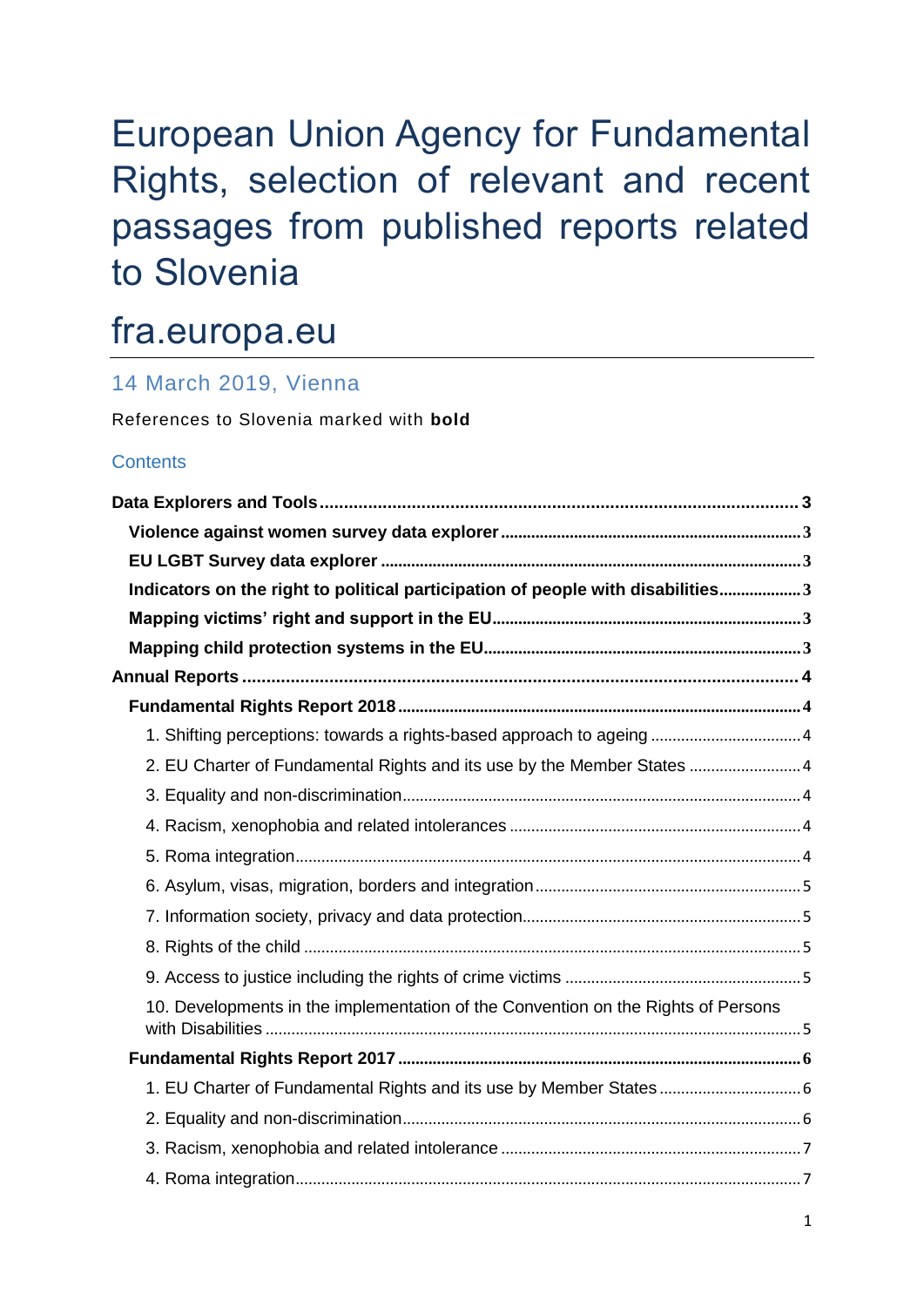|                                                                                    | 9. Developments in the implementation of the Convention on the Rights of Persons with |  |  |
|------------------------------------------------------------------------------------|---------------------------------------------------------------------------------------|--|--|
|                                                                                    |                                                                                       |  |  |
| 1.                                                                                 |                                                                                       |  |  |
| 2.                                                                                 | EU Charter of Fundamental Rights and its use by Member States 10                      |  |  |
| 3.                                                                                 |                                                                                       |  |  |
| 4.                                                                                 |                                                                                       |  |  |
| 5.                                                                                 |                                                                                       |  |  |
| 6.                                                                                 |                                                                                       |  |  |
| 7.                                                                                 |                                                                                       |  |  |
| 8.                                                                                 |                                                                                       |  |  |
| 9.                                                                                 | Developments in the implementation of the Convention on the Rights of Persons         |  |  |
|                                                                                    |                                                                                       |  |  |
| Challenges facing civil society organisations working on human rights in the EU    |                                                                                       |  |  |
| Second European Union Minorities and Discrimination Survey - Main results          |                                                                                       |  |  |
| Together in the EU - Promoting the participation of migrants and their descendants |                                                                                       |  |  |
| Rights of suspected and accused persons across the EU: translation, interpretation |                                                                                       |  |  |
| Combating child poverty: an issue of fundamental rights (October 2018) 20          |                                                                                       |  |  |
|                                                                                    | Hate crime recording and data collection practice across the EU (June 2018)20         |  |  |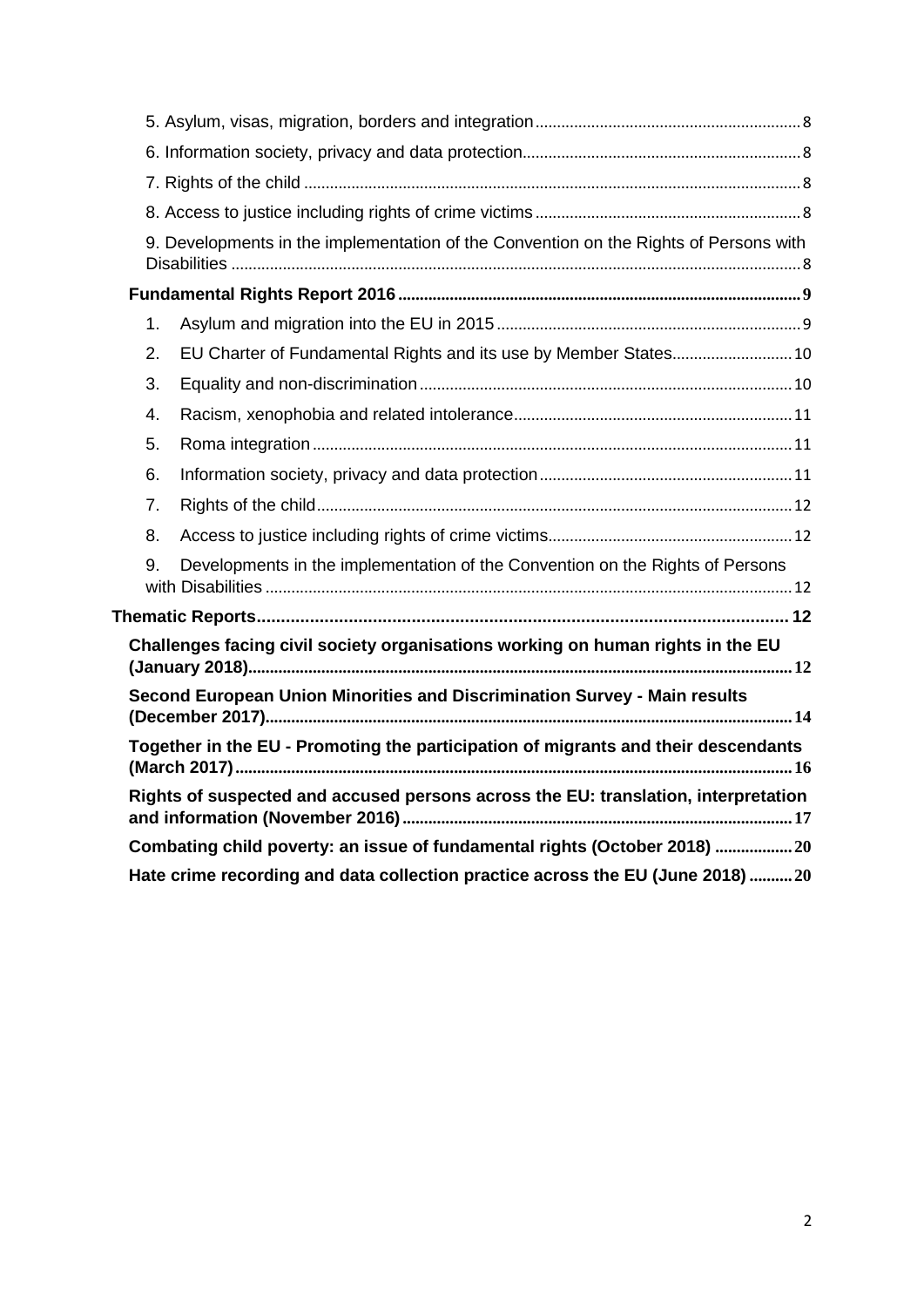# <span id="page-2-0"></span>Data Explorers and Tools

<span id="page-2-1"></span>Violence against women survey data explorer [http://fra.europa.eu/en/publications-and-resources/data-and-maps/survey-data-explorer](http://fra.europa.eu/en/publications-and-resources/data-and-maps/survey-data-explorer-violence-against-women-survey)[violence-against-women-survey](http://fra.europa.eu/en/publications-and-resources/data-and-maps/survey-data-explorer-violence-against-women-survey)

<span id="page-2-2"></span>EU LGBT Survey data explorer

[http://fra.europa.eu/en/publications-and-resources/data-and-maps/survey-data-explorer-lgbt](http://fra.europa.eu/en/publications-and-resources/data-and-maps/survey-data-explorer-lgbt-survey-2012)[survey-2012](http://fra.europa.eu/en/publications-and-resources/data-and-maps/survey-data-explorer-lgbt-survey-2012)

<span id="page-2-3"></span>Indicators on the right to political participation of people with disabilities [http://fra.europa.eu/en/publications-and-resources/data-and-maps/comparative](http://fra.europa.eu/en/publications-and-resources/data-and-maps/comparative-data/political-participation)[data/political-participation](http://fra.europa.eu/en/publications-and-resources/data-and-maps/comparative-data/political-participation)

<span id="page-2-4"></span>Mapping victims' right and support in the EU [http://fra.europa.eu/en/publications-and-resources/data-and-maps/comparative-data/victims](http://fra.europa.eu/en/publications-and-resources/data-and-maps/comparative-data/victims-support-services)[support-services](http://fra.europa.eu/en/publications-and-resources/data-and-maps/comparative-data/victims-support-services)

<span id="page-2-5"></span>Mapping child protection systems in the EU [http://fra.europa.eu/en/publications-and-resources/data-and-maps/comparative-data/child](http://fra.europa.eu/en/publications-and-resources/data-and-maps/comparative-data/child-protection)[protection](http://fra.europa.eu/en/publications-and-resources/data-and-maps/comparative-data/child-protection)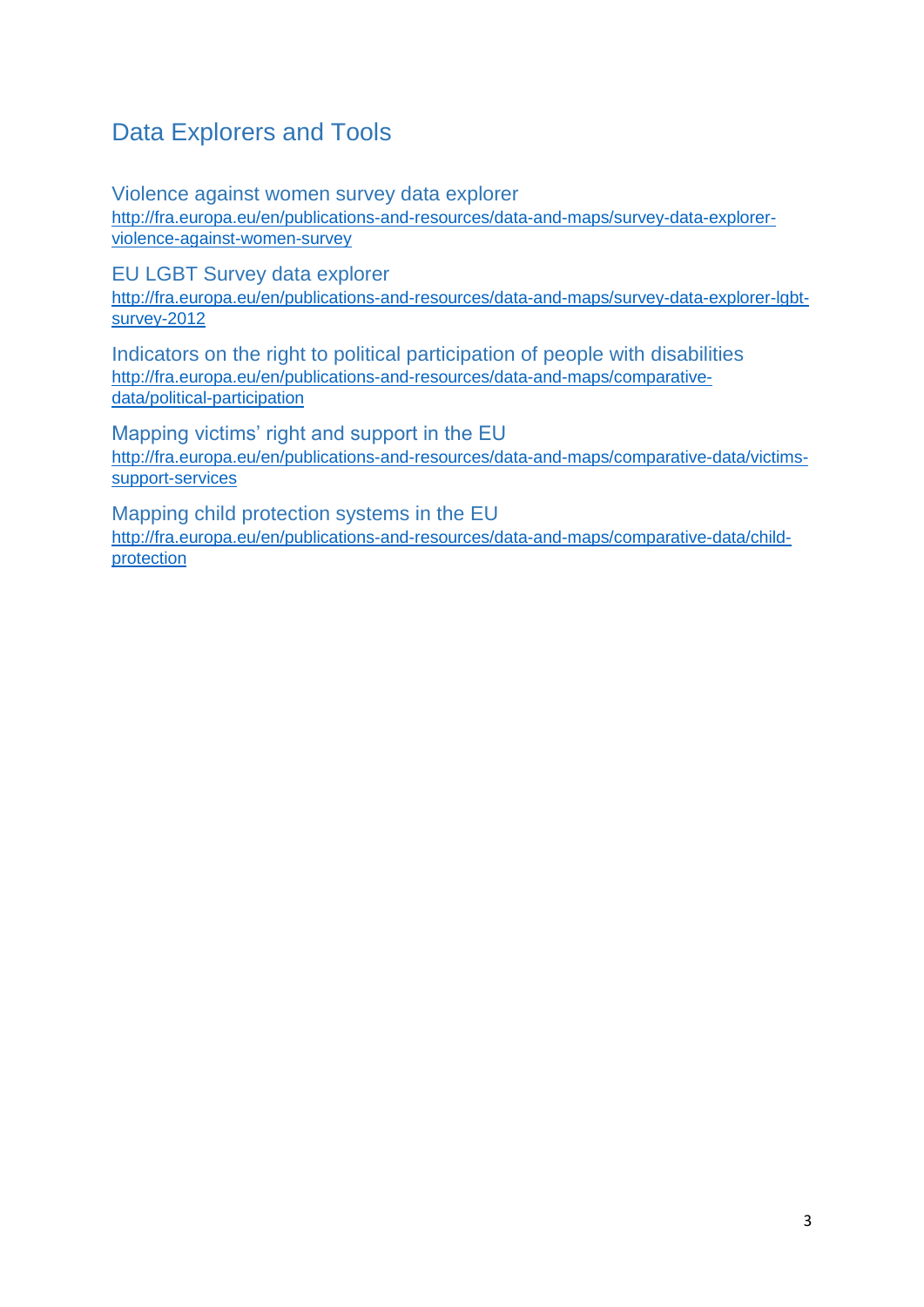# <span id="page-3-0"></span>Annual Reports

<span id="page-3-1"></span>Fundamental Rights Report 2018 <http://fra.europa.eu/en/publication/2018/fundamental-rights-report-2018>

<span id="page-3-2"></span>1. Shifting perceptions: towards a rights-based approach to ageing No mention of Slovenia here.

<span id="page-3-3"></span>2. EU Charter of Fundamental Rights and its use by the Member States No mention of Slovenia here.

## <span id="page-3-4"></span>3. Equality and non-discrimination

"Several EU Member States aligned the civil status of same-sex couples to that of married couples (Austria, Finland, Germany, Ireland, Malta), although sometimes with limitations regarding adoption or assisted procreation (**Slovenia**)." (p. 57)

"Civil unions became equivalent to marriage in **Slovenia** in February, including for same-sex couples, except as regards adoption and medically assisted procreation." (p. 58)

# <span id="page-3-5"></span>4. Racism, xenophobia and related intolerances

No mention of Slovenia here.

### <span id="page-3-6"></span>5. Roma integration

"At policy level, the renewed National Traveller and Roma Inclusion Strategy in Ireland and the National Programme of Measures for Roma of the Government of the Republic of **Slovenia** highlight the fight against discrimination as a key priority." (p. 101)

"**Slovenia** adopted a National Programme of Action for Roma for 2017–2021, to promote early childhood education and prioritise the strengthening of language skills through learning supports." (p. 103)

"Furthermore, Hungary, Poland, Portugal, **Slovenia** and Spain implemented measures to provide learning support or financial support for young Roma in the form of scholarships, grants and apprenticeships." (p. 103)

"Bulgaria, the Czech Republic, Hungary, Latvia, Romania and **Slovenia** continued, expanded or introduced programmes using Roma mediators and teaching assistants." (p. 103)

"Some Member States developed policies aimed at sensitising and training teachers about ethnic or cultural minorities – for example, in Ireland, Lithuania, Portugal, Slovakia and **Slovenia**." (p. 103)

"Other court decisions [concerning informal encampments] were more positive. For example, in **Slovenia**, an administrative court ruled that Roma should enjoy special protection in housing even when living in illegally constructed buildings, as enshrined in Article 8 of the European Convention on Human Rights. This judgment was also approved by the Constitutional Court." (p. 107)

"Member States also adopted policy initiatives and measures to combat the exclusion of Roma from the national healthcare systems. In its new National Programme of Measures for Roma, **Slovenia** plans to carry out research and evaluation on any potential structural, institutional or individual barriers to accessing healthcare." (p. 109)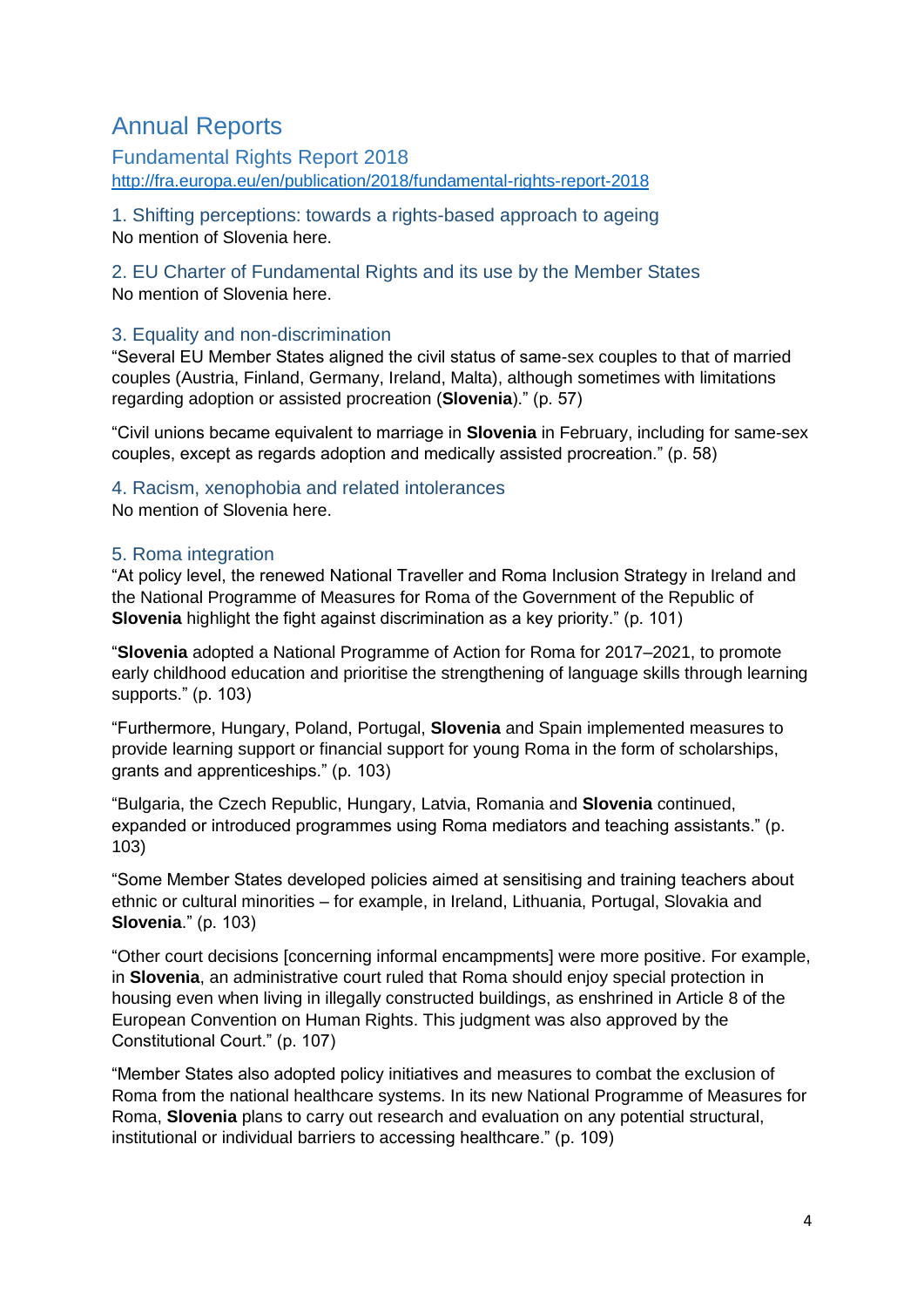"Some Member States developed policies to make healthcare systems more inclusive. Such measures target both the general population and Roma, and seek to promote the active engagement of Roma as both healthcare providers and receivers. For example, Hungary, Ireland, **Slovenia** and Sweden developed policies to provide diversity training for healthservice providers, and Bulgaria developed programmes to train Roma medical professionals." (p. 109)

"Several Member States opted to develop, monitor and evaluate qualitative indicators. […] Similarly, in **Slovenia**, a network of coordinators has the task of evaluating the implementation of measures in the National Programme of Measures for Roma for 2017– 2021." (p. 110)

<span id="page-4-0"></span>6. Asylum, visas, migration, borders and integration No mention of Slovenia here.

<span id="page-4-1"></span>7. Information society, privacy and data protection

No mention of Slovenia here.

### <span id="page-4-2"></span>8. Rights of the child

"The Revised European Social Charter, a treaty of the Council of Europe, provides for the right to housing, and addresses adequate standard of housing, reduction in homelessness and affordability of housing. However, only Finland, France, Greece, the Netherlands, Portugal, **Slovenia** and Sweden accepted the right to housing (Article 31) when ratifying the Revised European Social Charter." (p. 180)

"The best interests of the child is an important element in decisions taken by the CJEU, [...]. It is also important in national case law. For example, in **Slovenia**, an administrative court rejected the Ministry of the Interior's decision to return a Somali woman and her child to Italy, the Member State through which they entered the EU; it held that assessing the best interests of the child required the authority to make a more detailed and deliberate investigation of the conditions in the Member State to which it proposed to return them." (p. 185)

### <span id="page-4-3"></span>9. Access to justice including the rights of crime victims

"A few Member States adopted new legislation to introduce collective redress mechanisms in line with the recommendation. In **Slovenia**, a new law that aims to implement the recommendation entered into force in 2017. The Class Action Act for the first time introduced a wide mechanism for collective action, the provisions of which by and large mirror the common principles of Recommendation 2013/396/EU." (p. 205)

# <span id="page-4-4"></span>10. Developments in the implementation of the Convention on the Rights of Persons with Disabilities

"Reforms in 2017 demonstrate these challenges. Following a trend that has seen personal assistance more widely available in the EU, **Slovenia** adopted a law regulating personal assistance. The law targets persons aged between 18 and 65 years who require at least 30 hours of personal assistance per week, and will enter into force in January 2019. However, the law does not enable beneficiaries to receive the funding for personal assistance directly, which could raise questions about its compatibility with the requirements set out by the CRPD Committee." (p. 228)

"The **Slovenian** Association of Disabled Workers runs a project to encourage municipalities to respond to the needs of their citizens with disabilities. It awards the title of "a municipality tailored to the needs of people with disabilities" to municipalities that analyse the situation of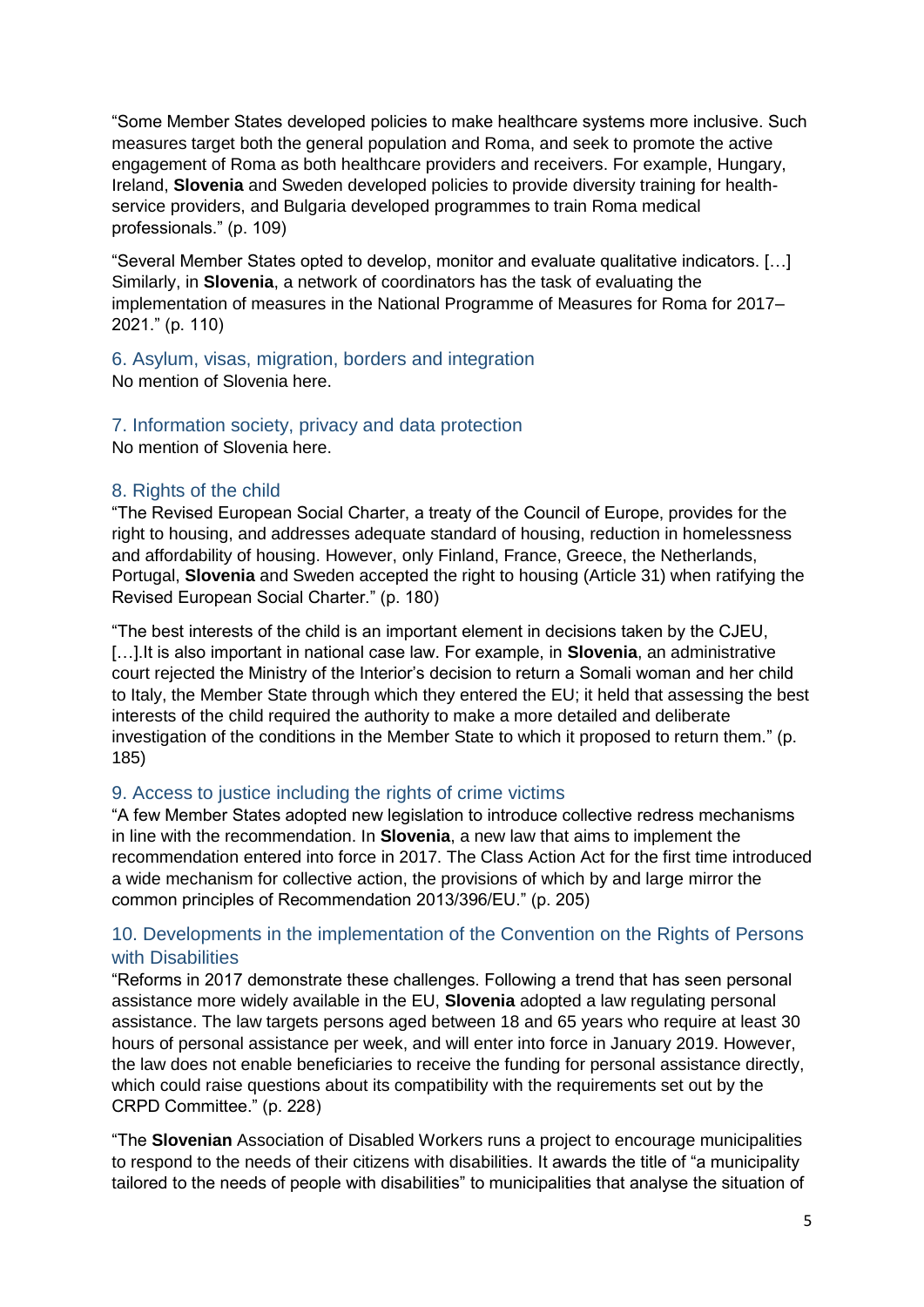their residents with disabilities together with local disability organisations and adopt appropriate action programmes. The association, together with the disability organisations, then monitors the implementation of these activities. By the end of 2017, 30 municipalities had received this distinction." (p 229)

# <span id="page-5-0"></span>Fundamental Rights Report 2017 <https://fra.europa.eu/en/publication/2017/fundamental-rights-report-2017>

#### <span id="page-5-1"></span>1. EU Charter of Fundamental Rights and its use by Member States

"In **Slovenia**, a court ruled that Article 6 of the Charter (right to liberty and security) in combination with Council Directive 2003/9/EC of 27 January 2003 laying down minimum standards for the reception of asylum seekers (the Reception Conditions Directive) provides an individual right. The directive was supposed to be incorporated into Slovenian law by 20 July 2015. However, that was delayed. Despite this delay and in line with the case law of the CJEU, the directive could be directly applied in Slovenian law. The case concerned a citizen of Tunisia, who first entered Slovenia on 4 February 2016. He was intercepted by the police and was not carrying any identity documents. During the procedure, he applied for international protection. The authorities decided to limit the applicant's freedom of movement to the premises of the Aliens Centre for a maximum period of three months, with a possible extension for an additional month. The decision was based on provisions of the International Protection Act (*Zakon o mednarodni zaščiti*), which the court of appeal found to be partly not in line with the Reception Conditions Directive. The court revoked the decision and issued an interim decision to release the applicant from detention immediately after receipt of the  $i$ udgment." (p. 44)

**Direct Quote:** "*"The Administrative Court took as a starting point […] the possibility of a direct effect of a provision of a Founding Treaty, which establishes a subjective right for an individual. This principle was reaffirmed in subsequent judgments a while before the establishment of subjective justiciable rights from the Charter. The right enshrined in Article 26 (2) and Article 9 (3), second subparagraph of the Reception Conditions Directive in connection with Article 6 of the Charter is without a doubt this kind of a subjective right and in the given part […] it can be exercised without any implementation measures." Slovenia, Administrative Court, Case I U 246/2016, 18 February 2016, para. 40" (p. 44)*

"In **Slovenia**, the revised Schengen Borders Code and an EU regulation for the establishment of an entry/exit system raised serious Charter-related concerns on the part of the Information Commissioner, who called for the proportionality of measures to be ensured, for restrictions on the purpose of the use of information gathered and for appropriate time limits for the retention of personal information." (p. 48)

"In 2016, ACTIONES [Active Charter Training through Interaction of National Experiences] facilitated a series of transnational training workshops. The Judicial Academy (Croatia), the Superior School for Magistracy (Italy), the National Institute for Magistracy (Romania), the Judicial Training Centre (**Slovenia**) and the Judicial School (Spain) hosted such workshops, each with a specific focus (consumer protection, migration and asylum, non-discrimination, effective judicial protection)." (p. 52)

### <span id="page-5-2"></span>2. Equality and non-discrimination

"The Protection against Discrimination Act adopted in **Slovenia** in May includes sexual orientation, gender identity and gender expression as protected characteristics." (p. 64)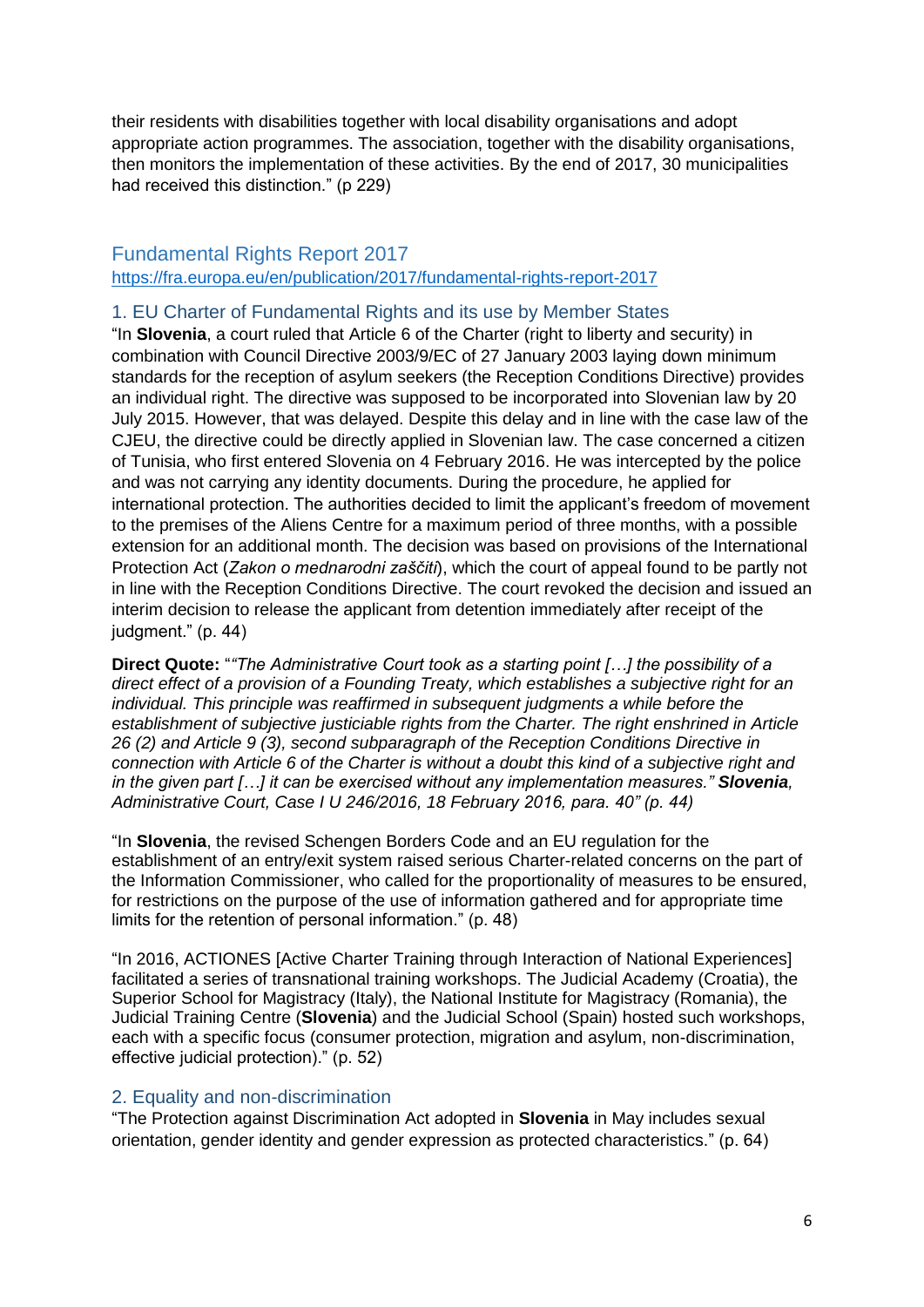"Throughout the year, a number of EU Member States did take steps to advance LGBTI equality. These involved the status of same-sex partnerships (Czech Republic, Greece, Italy, Portugal, **Slovenia**); the de-pathologisation of sexual orientation, gender identity and gender expression (Denmark, Malta); and putting a stop to unnecessary surgical interventions on intersex children (Finland)." (p. 67)

"The **Slovenian** Partner Relationship Act will make same-sex registered partnerships largely equivalent to marriage as of February 2017. Significant differences remain, however; samesex partners will still not be allowed to adopt children or be entitled to assisted reproduction." (p. 67)

"In May 2016, **Slovenia** adopted its Act on Protection against Discrimination, subsuming multiple discrimination under a new concept of 'severe forms of discrimination'. By the end of 2016, nine EU Member States explicitly covered multiple discrimination in national legislation: Austria, Bulgaria, Croatia, Germany, Greece, Italy, Romania, **Slovenia** and Sweden." (p. 69)

#### <span id="page-6-0"></span>3. Racism, xenophobia and related intolerance

#### "**Holding workshops on hate speech and migration**

A project, run by the Peace Institute–Institute for Contemporary Social and Political Studies in **Slovenia**, educates young people about hate speech against migrants through workshops at schools. Students first analyse particular cases of hate speech and discuss its effects and potential responses to it. The second part entails a discussion with a person with a migrant background. The main objective is for students to be able to recognise hate speech and set it in the context of migration, human rights and intercultural dialogue. The project is financed by the state budget." (p. 80)

"The European Commission also closely monitors the setting up of equality bodies in EU Member States. Pursuant to Article 13 (2) of the Racial Equality Directive, these bodies should be able to provide independent assistance to victims of discrimination. In that respect, the Commission in 2014 initiated infringements proceedings against **Slovenia** for failing to set up an independent equality body able to provide efficient assistance to such victims. In response, the Slovenian parliament adopted the Protection against Discrimination Act, establishing an independent body – the Office of the Government of the Republic of **Slovenia** for Principle of Equality – without, however, providing the new body with appropriate financial means to perform its function. Following adoption of the new law, the Commission discontinued its infringement proceedings against **Slovenia** in July 2016." (pp. 86-87)

#### <span id="page-6-1"></span>4. Roma integration

"Promising practices combating early marriage are in place in some Member States. […] Similar projects addressing early marriage were implemented in Belgium, Bulgaria, Greece, **Slovenia** and Spain through a multi-country 'Early Marriage Prevention Network' project." (p. 106)

"A number of Member States set up national platforms for Roma inclusion to mobilise stakeholders to coordinate action. These national platforms are supported by the Commission and were established in **Austria**, **Belgium**, **Bulgaria**, **Croatia**, **Cyprus**, the **Czech Republic**, **Finland**, **Greece**, **Hungary**, **Latvia**, **Lithuania**, **Romania**, **Slovakia**, **Slovenia** and **Spain**, while **Estonia** established a Roma integration council (*Romade lõimumise nõukoda*)." (p. 114)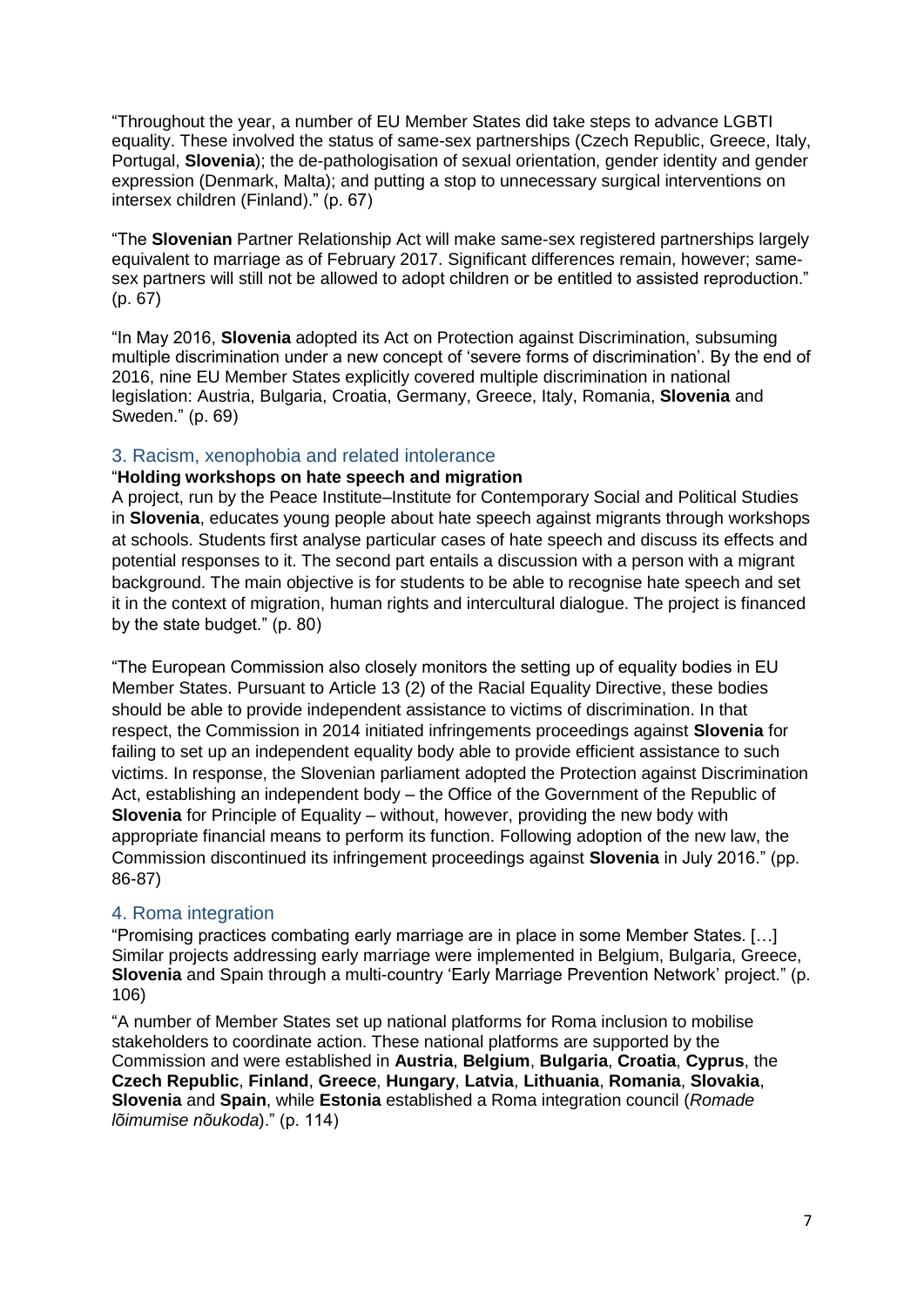#### <span id="page-7-0"></span>5. Asylum, visas, migration, borders and integration

"Outside the reception centres and in countries that do not have any, the maximum duration of this introductory period before the children join normal classes in area schools ranges from 12 to 36 months. In Austria, Denmark, Poland, **Slovenia** and Sweden, the maximum period is 24 months." (p. 137)

"Bulgaria, Croatia, Cyprus, Estonia, Finland, Latvia, Italy, Poland, Portugal, Romania, **Slovenia**, Sweden and the United Kingdom provide mainly language support to newcomer pupils who are already in mainstream education and standard classes." (p. 137)

#### <span id="page-7-1"></span>6. Information society, privacy and data protection

"Of the 12 Member States that received financial support from the Commission in 2015 to establish national PNR [Passenger Name Record] systems, only Bulgaria, Latvia and **Slovenia** have proceeded to do so." (p. 160)

### <span id="page-7-2"></span>7. Rights of the child

"The highest proportions of children at risk of poverty or social exclusion range from 34.4 % in Spain up to 46.8 % in Romania, with Bulgaria, Greece and Hungary in between. In Denmark, Finland, the Netherlands, **Slovenia** and Sweden, meanwhile, fewer than 17 % of children are at risk." (p. 175)

"In about one third of the countries, only minor changes can be observed between the situations in 2005 and 2015, increasing or decreasing by at most one percentage point. This is the case in Belgium, Denmark, Finland, Germany, Ireland, Luxembourg, Portugal, **Slovenia**, Sweden and the United Kingdom." (p. 176)

"However, receiving no child-related CSR [country-specific recommendation] may lead a country to touch only briefly upon child-related initiatives in its NRP [National Reform Programme]. In **Slovenia**, for example, current and new initiatives mentioned are restricted to promoting the Slovenian language among families with low socio-economic status and migrant backgrounds and social inclusion for vulnerable groups, as well as "establishing a concept for ensuring quality on the level of kindergartens and schools". Since these were not part of the CSRs, there may not be any direct follow up on their execution."

"In February 2016, about 90–95 % of unaccompanied children in Hungarian reception centres went missing, as did 80 % of those in **Slovenia**." (p. 183)

#### <span id="page-7-3"></span>8. Access to justice including rights of crime victims

"On closer inspection, the pertinent provisions enacted by Member States reveal significant differences. […] In **Slovenia**, the criminal court can extend the barring order from two to 10 days, and for another 60 days at the victim's request." (p. 210)

### <span id="page-7-4"></span>9. Developments in the implementation of the Convention on the Rights of Persons with Disabilities

#### "**Promoting equal access for travellers with disabilities**

The European Commission launched a pilot project implementing an EU Disability Card in eight EU Member States: Belgium, Cyprus, Estonia, Finland, Italy, Malta, Romania and **Slovenia**. The project aims to ensure mutual recognition of disability status between EU Member States, helping to increase access to certain benefits in the areas of culture, leisure, sport and transport for people with disabilities travelling to other EU countries.

For example, in **Slovenia**, the EU Disability Card project will run for 18 months from February 2016. After this point, all administrative units in Slovenia will begin to issue the card. The Ministry of Labour, Family, Social Affairs and Equal Opportunities is contributing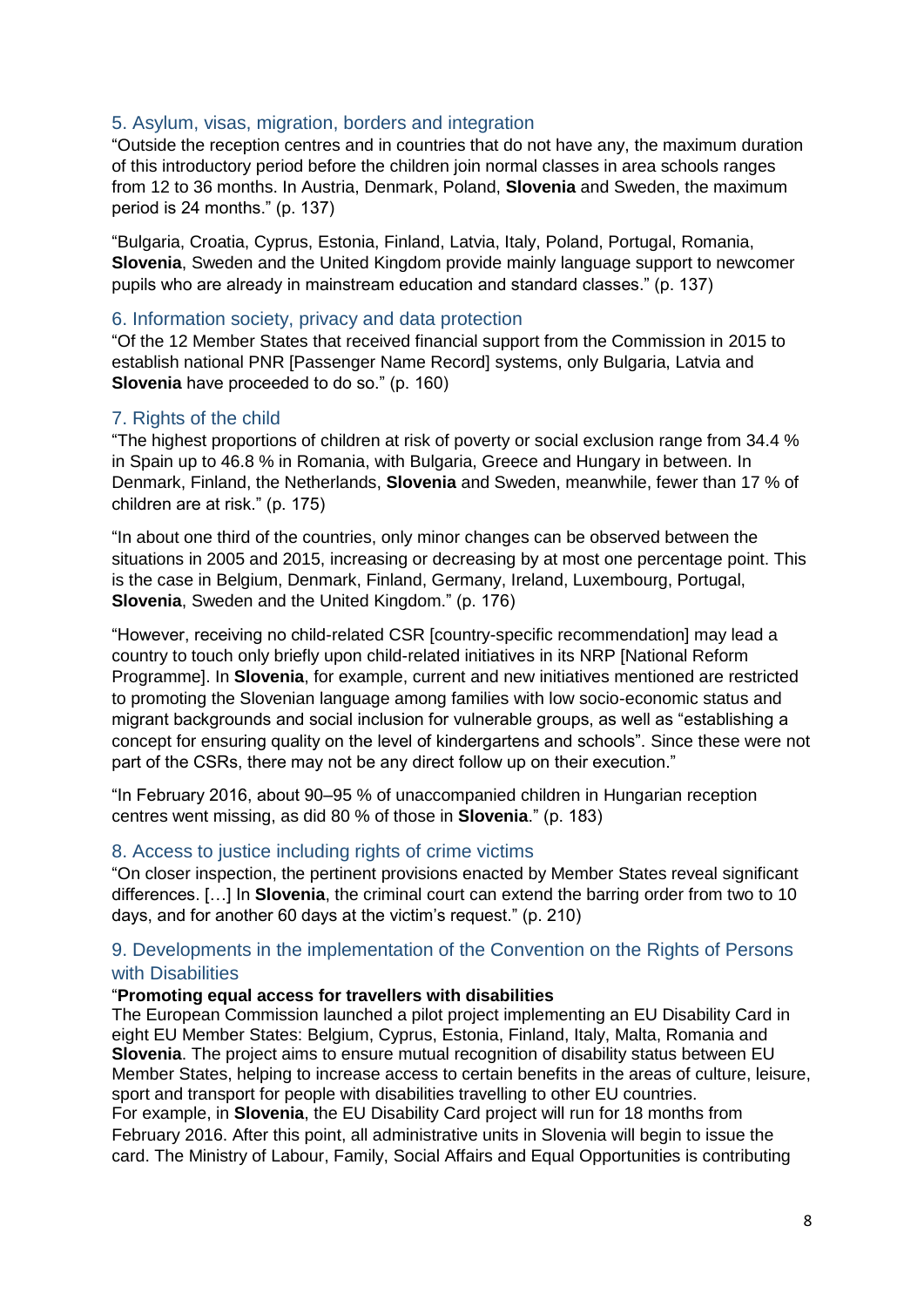20 % of the funds, with the remaining costs met by EU Structural and Investment Funds." (p. 225)

"Involving DPOs is essential for successful monitoring. […] Less encouragingly, the **Slovenian** monitoring framework – the Council for Persons with Disabilities of the Republic of Slovenia (*Svet za invalide Republike Slovenije*) – a third of whose members are representatives of DPOs, continues to operate without resources to employ any full-time staff." (p. 234)

# <span id="page-8-0"></span>Fundamental Rights Report 2016

<http://fra.europa.eu/en/publication/2016/fundamental-rights-report-2016>

# 1. Asylum and migration into the EU in 2015

<span id="page-8-1"></span>"National governments reacted to the new situation in various ways. Some Member States announced or implemented restrictive asylum and family reunification laws. Hungary and **Slovenia** erected fences on borders with countries outside the Schengen area, and Bulgaria extended the existing fence along Turkey's borders." (p. 9)

"EU Member States took several measures to ensure that those who cross their borders are registered and move onwards in an organised manner. Along the main route in Croatia, **Slovenia**, Hungary, Austria, Germany and Sweden, they set up transit or distribution facilities from which people moved onwards to the neighbouring Member State or to a reception facility by bus or train. Efforts were made to channel the movement across borders through specific border crossing points and to equip these to handle the flow and register new arrivals. To ensure that all new arrivals are effectively registered, uncontrolled movements through the borders had to be prevented. To do this, in the second half of the year, eight Schengen states [including **Slovenia**] made use of the option to reintroduce temporary intra-Schengen border controls, as illustrated in Table 1. Previously, this measure was primarily used in connection with large sporting events or high-level meetings. In 2015, it became a tool to better control and manage refugee movements across Europe." (p. 13)

"The installation of fences at the EU's external land borders to curb irregular migration and limit irregular movements to other EU Member States continued in 2015. […] **Slovenia**  followed by extending the razor wire to most of its land border with Croatia, except Istria." (p. 16)

"The increased number of arrivals put a significant strain on domestic asylum systems in countries of first arrival (mainly Greece and Italy), transit countries (Croatia, Hungary, **Slovenia** and to some extent Austria) and countries of destination (Austria, Germany and Sweden, as well as to a lesser extent other Member States)." (p. 17)

"In October 2015, FRA started to publish regular overviews of migration-related fundamental rights issues in Austria, Bulgaria, Croatia, Germany, Greece, Hungary, Italy, **Slovenia** and Sweden. Initially issued every week, the regular overviews continue on a monthly basis since December 2015." (p. 18)

"In October, thousands of migrants walked from Croatia to **Slovenia** through difficult terrain in the cold and rain, as they were not allowed to cross the border-crossing point, adding further health and protection risks to the journey. Another several thousand people had to wait for admission to Austria out in the open overnight at the border with **Slovenia**." (p. 18)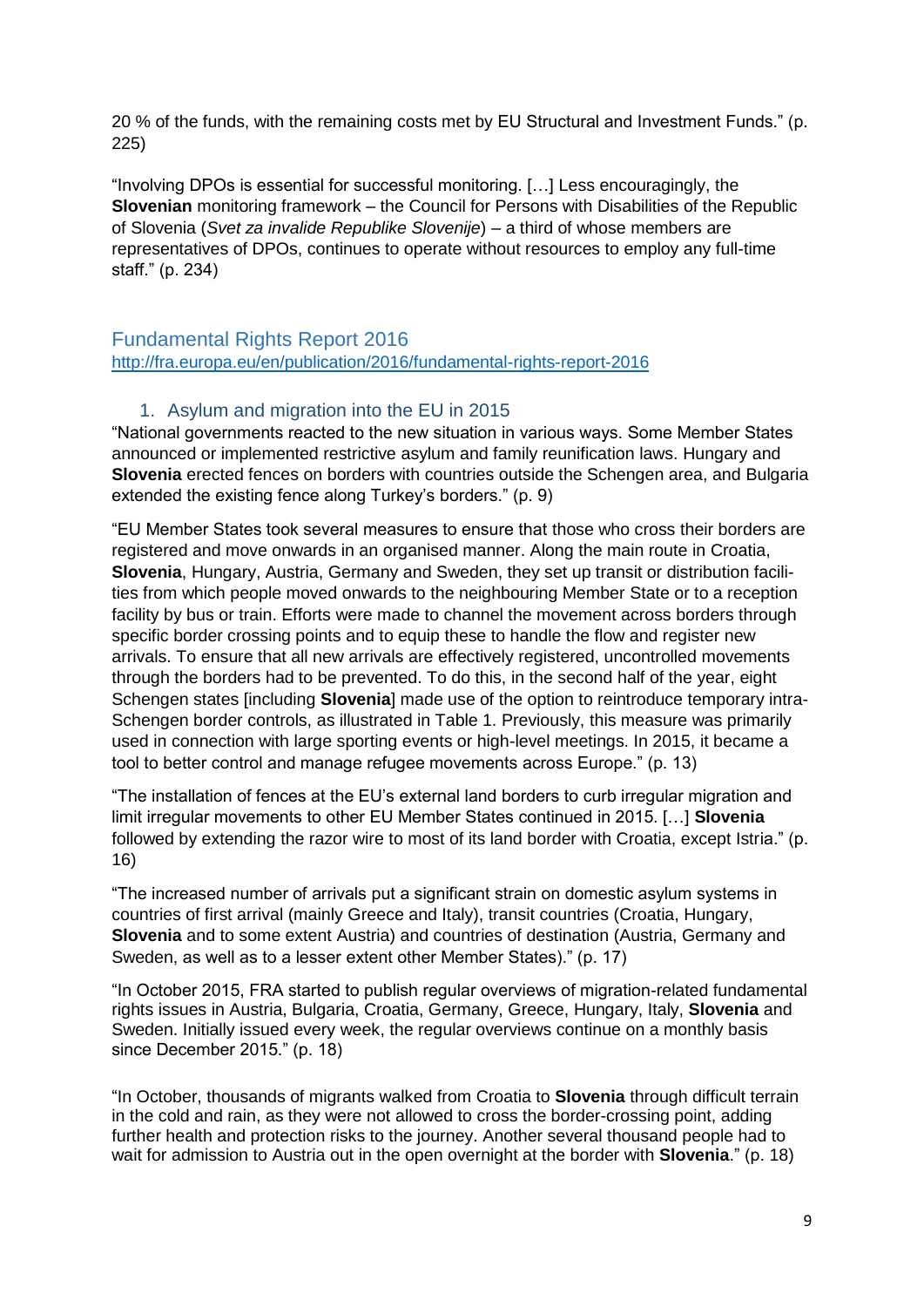"Overcrowding in reception facilities was also common in other Member States. In **Slovenia**, for example, the Brežice registration centre – which can normally accommodate up to 450 people – registered 1,500 to 4,300 people daily during October." (p. 19)

"Families were separated during chaotic transit or border crossings, particularly when entering **Slovenia** at the border with Croatia, following registration at the Opatovac camp, or at the Bapska Serbian–Croatian border crossing while entering buses. A tent was set up as an "inquiry service for missing and lost persons" in the Šentilj accommodation centre at the **Slovenian** exit point to the Austrian border, and the Red Cross Slovenia (*Rdeči Križ Slovenije*) was given the task of organising family reunifications at the border and at reception and accommodation centres." (p. 21)

"Setting up child and family protection centres along the migration route UNHCR and UNICEF are setting up 20 special support centres – to be known as "Blue Dots" – for children and families along Europe's most frequently used migration routes in Greece, the former Yugoslav Republic of Macedonia, Serbia, Croatia and **Slovenia**. The hubs aim to support vulnerable families on the move, especially the many unaccompanied children at risk of sickness, trauma, violence, exploitation and trafficking." (p. 21)

"In **Slovenia**, a non-governmental organisation was appointed to carry out monitoring, which became operational in October." (p. 27)

# 2. EU Charter of Fundamental Rights and its use by Member States

<span id="page-9-0"></span>"In a sample of 33 impact assessments examined in 2015, two policy areas were especially prominent: criminal law and data protection. Two thirds of the impact assessments examined involved these two areas. Just as in previous years, impact assessments referred to the Charter alongside other international human rights references, making it difficult to track the impact of such references. There are, however, cases where impact assessments affected the initial proposals. In **Slovenia**, the Information Commissioner acknowledged, in the context of discussing the Court Register of Legal Entities Act, that strengthening public scrutiny of public spending is a legitimate aim. However, he stressed that the act had to be aligned with the right to private life and family life (Article 7) and the protection of personal data (Article 8). These concerns were partly addressed in the final proposal by reducing the amount of publicly accessible data." (pp. 48-49)

"Some major planning documents do, however, refer to the Charter. […] Another example is **Slovenia**, where the proposed Healthcare Plan 2015–2025 also refers to the Charter." (p. 51)

"Teachers are important multipliers because they can raise awareness of the Charter among the general population. To this effect, in **Slovenia**, for instance, a course for education workers addressed teaching about privacy rights and personal data protection in primary and middle schools." (p. 51)

### 3. Equality and non-discrimination

<span id="page-9-1"></span>"Some recommendations encouraged governments to address the impact of an ageing population on the labour market. Recommendations included keeping older people in work for longer periods by increasing the age of retirement (Austria, Bulgaria, Croatia); increasing the participation of older workers in the labour market (Luxembourg, Romania, **Slovenia**);  $[...]$ " (p. 62)

"AAI [Active Ageing Index] outcomes show that more than half of the Member States should increase the rate of employment of older men and women if they are to foster social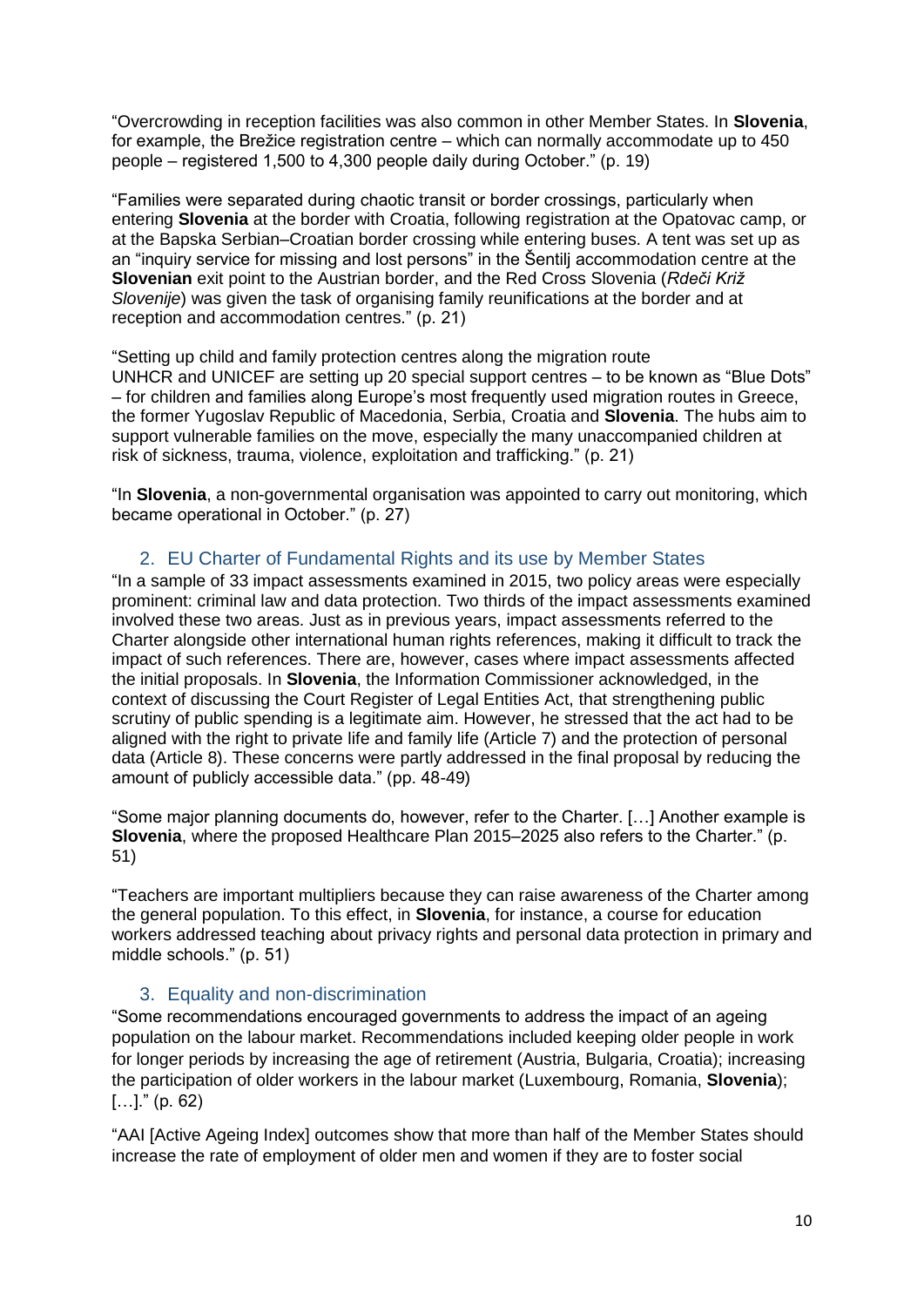inclusion: Austria, Bulgaria, Croatia, the Czech Republic, Finland, Greece, Hungary, Ireland, Italy, Luxembourg, Malta, Poland, Slovakia, **Slovenia** and Spain." (p. 62)

"Concerning the gender pay gap, which has been covered in previous FRA Annual reports, the latest available estimates from Eurostat show that women in the EU on average earn 16 % less than men per hour worked (see Figure 2.3). The largest gap is found in Estonia, where women's gross hourly earnings are on average 30 % below those of men, and the smallest gap is observed in **Slovenia**, where the gross hourly earnings of women are on average 3 % below those of men." (p. 66)

#### 4. Racism, xenophobia and related intolerance

<span id="page-10-0"></span>"The European Commission also very closely monitors the setting up of equality bodies in EU Member States. Pursuant to Article 13(2) of the Racial Equality Directive, these bodies should be able to provide independent assistance to victims of discrimination. In that respect, the Commission has launched infringement proceedings against **Slovenia** for failing to set up an independent equality body able to provide efficient assistance to victims of discrimination and against Belgium for failing to set up at all political levels an equality body competent for gender matters." (p. 85)

### 5. Roma integration

<span id="page-10-1"></span>"The Commission's 2015 report on the implementation of the EU Framework for NRISs recognised the key competences of local-level actors to address challenges – for example, in housing and education – but noted that "the involvement of local authorities in implementation varies widely." The report also noted progress in drawing up, revising and planning local-level action plans in Member States, such as Bulgaria, the Czech Republic, Greece, Hungary, Ireland, Italy, Poland, Romania, **Slovenia**, Spain and Sweden." (p. 102)

"Hungary's NRIS [national Roma integrations strategies] obliges municipalities to have in place a "Local Equal Opportunity Programme" (*Helyi Esélyegyenlőségi Program*, HEP). This programme has a broader focus on vulnerable people and social groups, such as Roma, women, people living in extreme poverty, persons with disabilities, children, and the elderly. Croatia and **Slovenia** have the same requirement in their NRISs, but only for localities with Roma populations." (p. 104)

"Local action plans usually concern the four core thematic areas of the EU Framework on NRISs: education, employment, health and housing. Additionally, local action plans sometimes set out non-discrimination measures – for example, in Bulgaria, Italy, Romania, and **Slovenia**." (p. 106)

"In **Slovenia**, the boundaries of Roma settlements and their legalisation must be worked out in municipal spatial plans. Nine municipalities made drafts in 2015, two municipalities were at the proposal phase, and 21 municipalities where Roma live have already accepted municipal spatial plans." (p. 106)

#### 6. Information society, privacy and data protection

#### <span id="page-10-2"></span>"**Fostering exchanges between a law enforcement agency and data protection authority while assessing new privacy-invasive practices**

In **Slovenia**, when the police started the test phase of the national scheme for collecting and processing PNR [passenger name record data] information, the Criminal Police Directorate collaborated with the Slovenian DPA (the Information Commissioner) and for the first time decided to make use of guidelines drafted by the entity (*Privacy Impact Assessment guidelines for the introduction of new police powers*). Such a prior assessment of the impact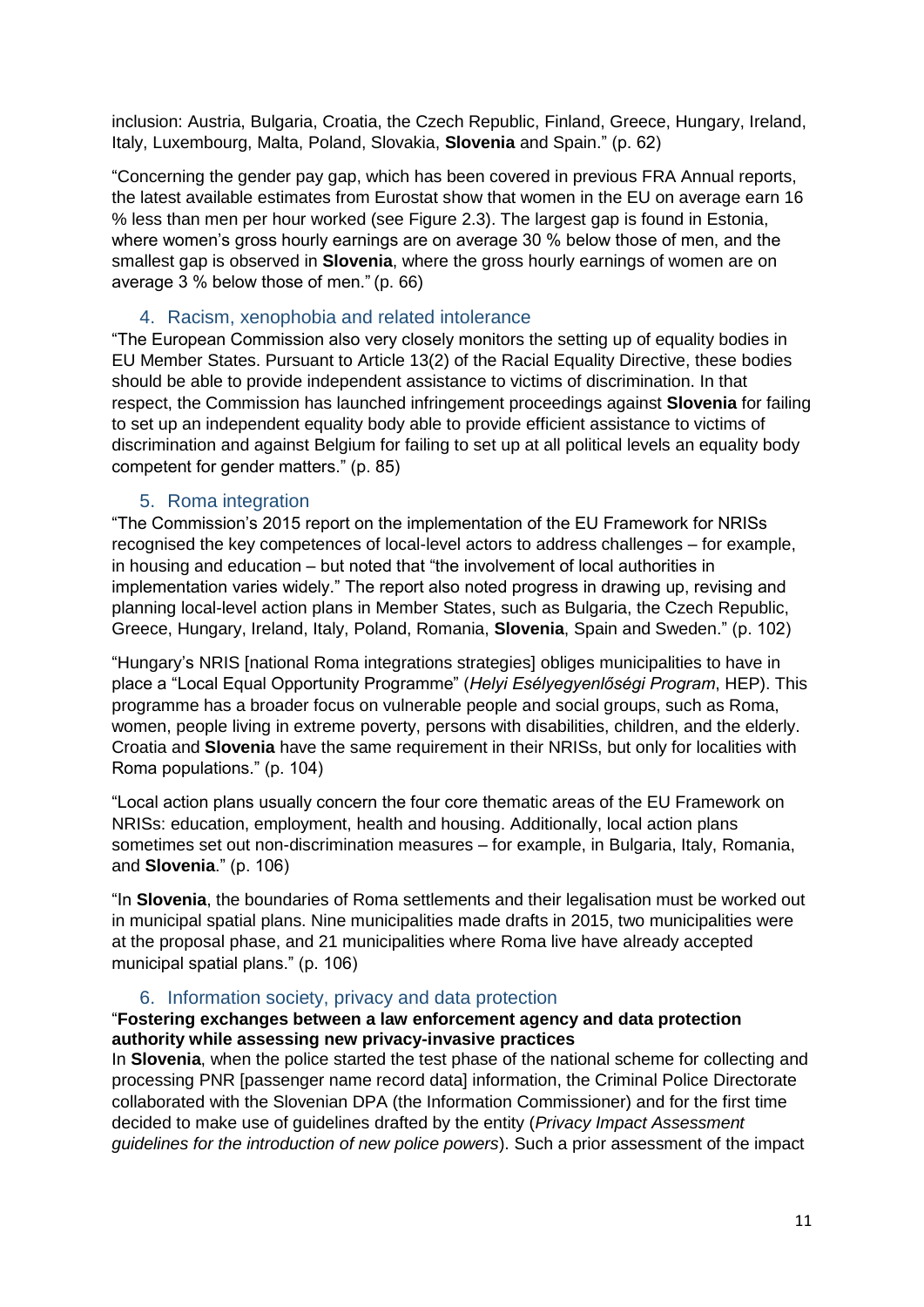of new police powers on privacy and protection of personal data represents a notable shift towards more transparency in the use of police powers." (p. 128)

# 7. Rights of the child

<span id="page-11-0"></span>"The ESCR [European Committee of Social Rights] found a violation of Article 17 of the European Social Charter in Ireland, **Slovenia**, Belgium, the Czech Republic and France – but not in Italy – for not explicitly prohibiting all forms of corporal punishments." (p. 143)

# 8. Access to justice including rights of crime victims

<span id="page-11-1"></span>"**Notifying victims of their rights in Slovenia and the United Kingdom**

A new **Slovenian** website offers an online form that enables victims who report a crime to the police to get status updates regarding the report. It also provides victims with a brochure about procedural rights and victim support. The application requires victims to fill in a form about their crime report. They then receive automated responses about its status – for example, if it has been registered in the system, if an investigation is under way, or if the report is in the hands of a prosecutor." (p. 169)

"Meanwhile, the influence of the Istanbul Convention grew, with numerous countries adopting measures in line with its goals of preventing violence against women, enhancing victim protection and prosecuting perpetrators. Finland, the Netherlands, Poland and **Slovenia** ratified the convention, bringing the total number of EU Member States that have ratified it to 12." (p. 172)

# <span id="page-11-2"></span>9. Developments in the implementation of the Convention on the Rights of Persons with Disabilities

"Monitoring mechanisms should also have sufficient financial and human resources to carry out their functions, as highlighted in the conclusions of FRA's 2014 Annual report. In practice, however, these resources are often lacking. For example, the job of the Secretary of the Council for Persons with Disabilities, the **Slovenian** Article 33(2) body, is performed as an additional task by an official working full time at the Ministry of Labour, Family, Social Affairs and Equal Opportunities. An initiative to set aside further resources to carry out this task has received widespread support – including from the President, the President of the National Assembly, and most ministries – but the allocation of further resources will be determined only during the next budget period." (p. 193)

# <span id="page-11-3"></span>Thematic Reports

<span id="page-11-4"></span>Challenges facing civil society organisations working on human rights in the EU (January 2018) <http://fra.europa.eu/en/publication/2018/challenges-facing-civil-society-orgs-human-rights-eu>

"There have also been legislative developments in this area to help facilitate the work of CSOs. In **Slovenia**, the law exempts activities aimed at promoting democracy, human rights and the rule of law from registration and reporting requirements on lobbying." (p. 23)

"Germany, Greece, Italy, Malta, Poland, Portugal and **Slovenia** have laws criminalising the insult and/or defamation of heads of state. Austria, Croatia, Germany, Italy, Poland, Portugal, **Slovenia** and Spain have criminal laws prohibiting insults of the state." (p. 24)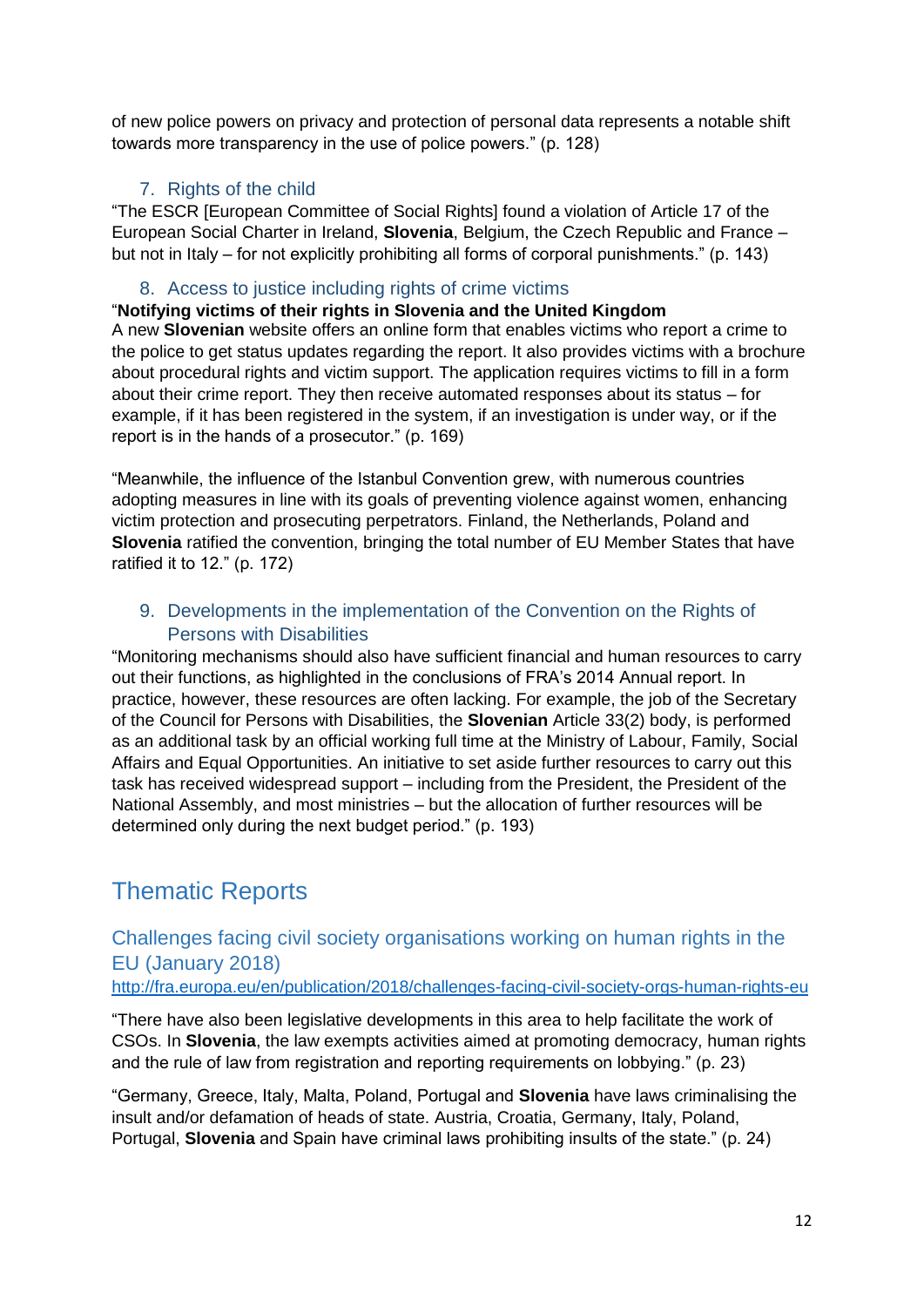"Cyprus, Denmark, Estonia, Germany, Greece, the Netherlands, Poland, Portugal, **Slovenia** and Sweden criminalise defamation of foreign heads of state. Croatia, Denmark and Slovenia prohibit the insult of foreign states." (p. 24)

#### "**Tracking government funding**

In **Slovenia**, an umbrella NGO – the Centre for information service, co-operation and development of NGOs (CNVOS) – provides useful analysis on the overall amount of government funding and its distribution. According to CNVOS, such funding obtained by NGOs grew until 2011, when there was a slight decline compared to the previous year. Since 2012, the amount of these funds has been decreasing." (p. 30)

"In **Slovenia**, although only 20 % of NGOs have obtained the status of operating in the public interest, in 2015, these NGOs received 76.78 % of the total amount of all government funds allocated to NGOs by ministries ( $\epsilon$  55.84 million from the total of  $\epsilon$  79.5 million). At the municipal level, their share was slightly lower, as they received 70.94 % of all municipal public funds allocated to NGOs (€ 70.50 million from € 99.46 million)." (p. 31)

"At the same time, human rights CSOs report problems with securing funding for advocacy and litigation. For instance, in **Slovenia**, there are no public tenders for human rights advocacy, only for service provision or networking. Strategic litigation, which is crucial to achieve positive changes in the field of human rights, has to date never been funded. In Slovenia, funding is available for human rights through EU projects. However, the lack of opportunities to obtain the required 20 % government co-funding for EU funded projects – which usually covers 80 % of the project costs – creates a large obstacle for advocacy work." (p. 32)

"Systematic monitoring of the inclusion of CSOs in the decision-making processes very rarely occurs. In **Slovenia**, CNVOS advocacy experts have been monitoring the openness of governmental institutions towards the public and CSOs in policymaking since 2006. Through 'The Mirror to the Government' project, experts count the number of cases where different state bodies have breached consultation deadlines that are set in the government's rules of procedure, along with how severely each case was breached. Between its adoption in 2009 and 1 March 2017, the Resolution on Legislative Regulation (*Resolucija o normativni dejavnosti*) was breached 709 times." (p. 41)

### "**Encouraging public participation**

The **Slovenian** Ministry of Public Administration, in cooperation with CNVOS, held several training sessions for public officials and issued guidelines for public participation (in Slovene) as well as a tailored-made manual for public officials (in Slovene) on how to go about public participation." (p. 42)

#### "**Creating one-stop-shops for information on public consultations**

A number of EU Member States, including Bulgaria, Finland, Greece, Malta, Romania and **Slovenia**, as well as the European Commission, have created special websites as one-stopshops for information on upcoming and ongoing consultations. However, the use of such websites is not always consistent among ministries or local authorities." (p. 43)

"At times, NGOs have not been consulted at all. For example, in **Slovenia**, the National Assembly adopted an amendment to the Aliens Act (*Zakon o tujcih*) in an emergency legislative procedure. This means no time was provided for the necessary public consultation phase, and CSOs were not involved in the preparation phase that took place in working bodies." (p. 43)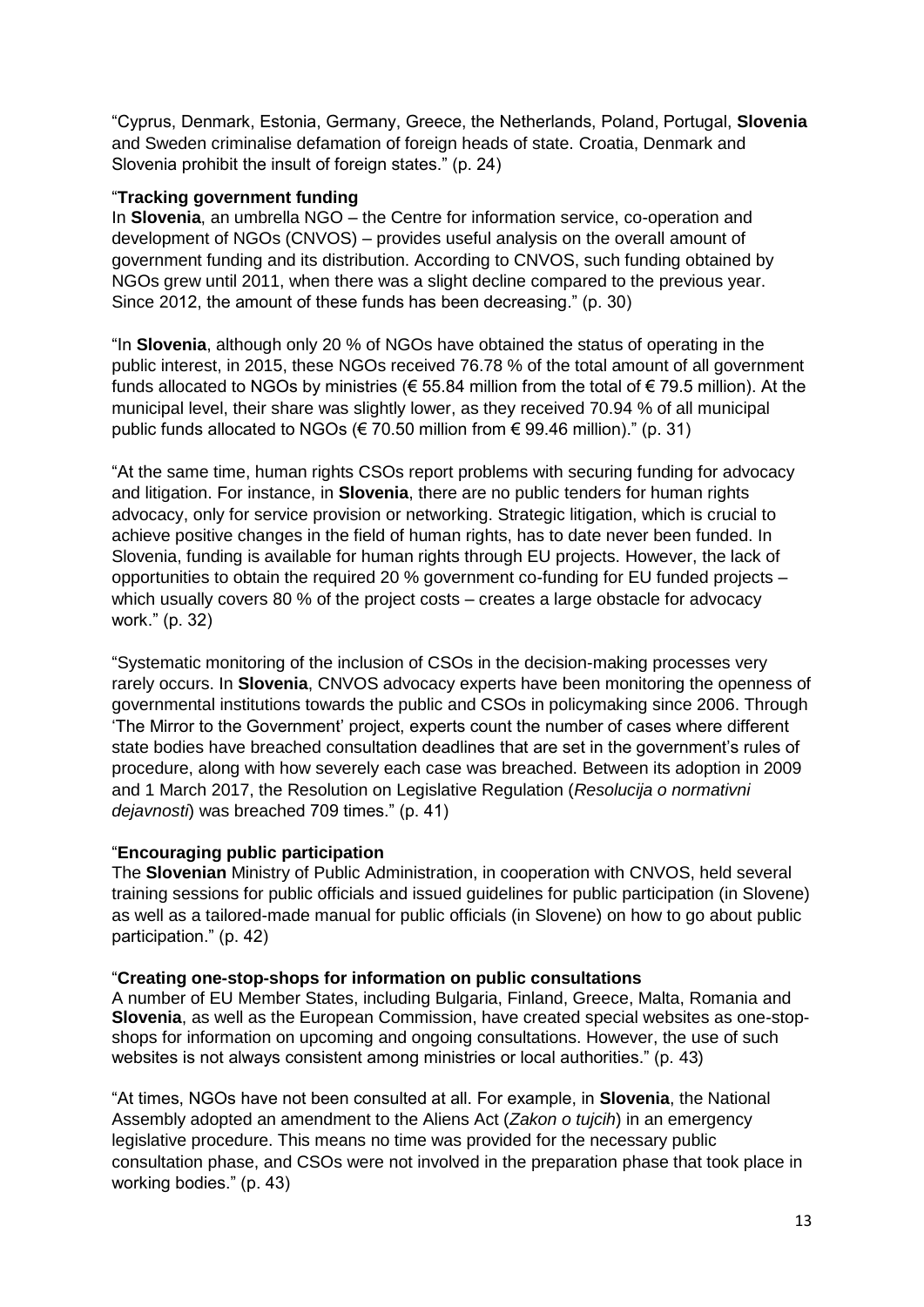"Apart from seven EU Member States (Austria, Belgium, Cyprus, Hungary, Poland, Portugal and **Slovenia**), all other Member States participate in the OGP [Open Government Partnership]. The OGP monitors the implementation of the commitments that participating countries have subscribed to, as well as the process of implementation and the extent to which civil society was involved." (p. 45)

"There are other examples of CSO representatives participating in advisory bodies or working bodies in which legislation is prepared. These include Portugal (on gender equality); **Slovenia** (in relation to the Volunteering Act and the Environmental Act); Italy (on genderbased violence); and Malta (on LGBTIQ), where an advisory body to the ministry was established, providing input on legislation, policies and other measures relevant to LGBTIQ rights." (p. 45)

## <span id="page-13-0"></span>Second European Union Minorities and Discrimination Survey - Main results (December 2017) <http://fra.europa.eu/en/publication/2017/eumidis-ii-main-results>

"**Countries/regions of origin of immigrants and descendants of immigrants** include Turkey, North Africa, Sub-Saharan Africa, and South Asia (in Cyprus, Asia); in **Slovenia** and Poland, individuals who immigrated to the EU in the past 10 years were included regardless of country of origin." (p. 11)

"By contrast, respondents with Asian background in Cyprus primarily refer to ethnic origin or immigrant background, which every fifth respondent (20 %) there indicates as the most common ground of discrimination. This is also the most relevant ground for recent immigrants (RIMGR) in Poland and **Slovenia** (17 % and 16 %, respectively)." (p. 28)

"The discrimination rates indicated by recent immigrants in Poland are twice as high as those indicated in **Slovenia** (15 % and 7 %, respectively). However, it should be noted that recent immigrants in Poland and Slovenia constitute a highly heterogeneous group in terms of their countries of origin (see Table 8 in Annex II). There are no substantial differences between the discrimination rates noted by women and men in this target group." (p. 32)

"Meanwhile, respondents in Belgium, Greece, Hungary, Poland, Portugal, **Slovenia** and Spain tend to report less often than the average." (p. 44)

"On average, most EU-MIDIS II respondents (71 %) were not aware of any organisations that offer support or advice to discrimination victims in their country of residence (Figure 17). This could explain the low reporting rates. However, results vary widely across aggregate target groups and countries – between 96 % of recent immigrants in **Slovenia** and 54 % of respondents with Sub-Saharan African background in Sweden being unaware of such organisations. Among respondents with North African background in Spain, recent immigrants in **Slovenia**, and respondents with South Asian background in Italy, almost none knew of such a support service or organisation." (p. 50)

"In other countries, the proportion of respondents who know the equality bodies is low – for example, in Spain (6 %), Malta (9 %), **Slovenia** (10 %), Luxembourg (12 %), and Italy (14 %)." (p. 52)

"The lowest rate [of respondents who are aware of someone in their circle of family or friends being insulted or called names because of their ethnic or immigrant background in the 12 months before the survey] was found among respondents from the Russian minority in the three Baltic States and recent immigrants in **Slovenia** – in each case under 10 %." (p. 68)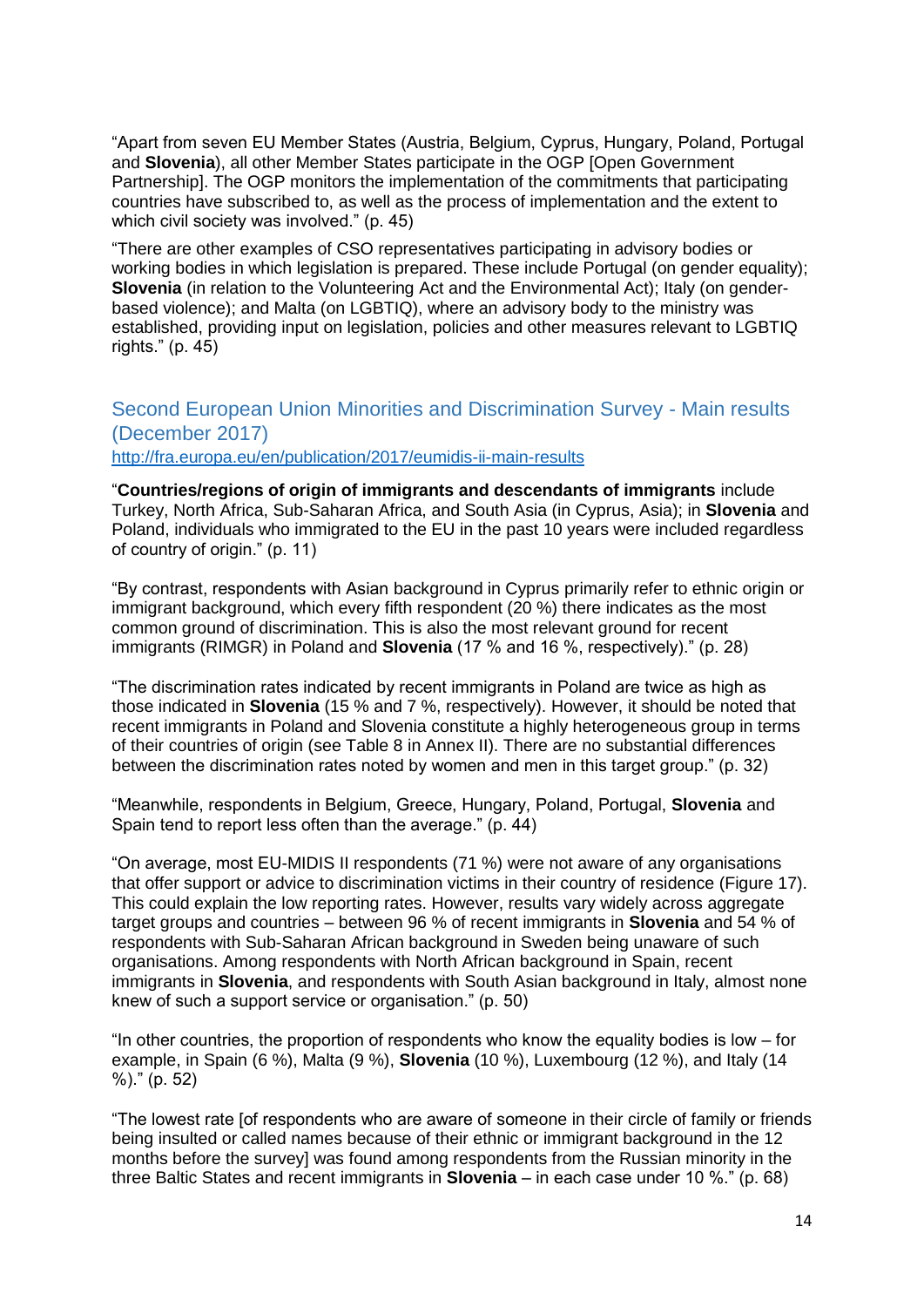"Among those stopped, the majority of recent immigrants in **Slovenia** (94 %) and Poland (85 %), as well as respondents with Russian minority background in Lithuania (91 %) and Latvia  $(74 \%)$ , indicated that they were treated respectfully during the most recent police stop." (p. 75)

"The highest levels of trust in the police are observed among respondents with Sub-Saharan African background in Finland, Malta and Germany; with Turkish background in Germany, Austria and Denmark; with South Asian background in the United Kingdom; and recent immigrants in **Slovenia** (with averages ranging from 6.9 to 8.2)." (p. 75)

"Among recent immigrants in **Slovenia**, one in five have family outside the country (21 %)." (p. 76)

"Across all first-generation respondents surveyed in EU-MIDIS II, three in four have secure residence (74 %). Differences across target groups and Member States are again observed (Figure 32). As expected, the rate is lower among recent immigrants, although a higher share of this group holds a long-term residence permit or national citizenship in **Slovenia** (69 %) than in Poland (38 %)." (p. 83)

"Low percentages of nationals are found among recent immigrants in **Slovenia**, immigrants from South Asia in Greece, and immigrants from Sub-Saharan Africa in Malta." (p. 84)

"Among recent immigrants in **Slovenia**, one in five has family outside the country (21 %)." (p. 86)

"The largest difference in employment rate from the general population was observed for Roma (by up to 40 percentage points in Croatia and Spain). Respondents with Sub-Saharan African background in Portugal (77 %), with North African background in Italy (70 %), with Asian background in Cyprus (83 %), and with South Asian background in Greece (82 %) and Italy (67 %), as well as recent immigrants in Poland (83 %) and **Slovenia** (76 %), indicate engaging in paid work at higher rates than the employment rate reported for the general population in these countries." (p. 96)

"Respondents with Sub- Saharan African background, as well as recent immigrants in Poland and **Slovenia**, reported the highest paid work rates for the group aged 45 to 54." (p. 98)

"The correlation between language proficiency and engagement in paid work is weakest for recent immigrants in Poland and **Slovenia**. For this group in these two countries, similarly high paid work rates were observed regardless of language proficiency ― with values around the same as the general population's employment rate in the two countries." (p. 99)

"In all of these countries, the average trust level is below 5 for politicians, and is lowest in **Slovenia** at 1.9." (p 99)

"Recent immigrants in Poland and **Slovenia** indicate considerably higher levels of trust." (p. 100)

"Among the general population, a much larger proportion of respondents said that they did not have any close friends with a different ethnic background. For example, in Sweden, France, **Slovenia**, the United Kingdom, Belgium, Denmark, Spain, the Netherlands, Austria, Germany, and Finland, between 30 % and 59 % of the total population indicate not having any such close friends." (p. 107)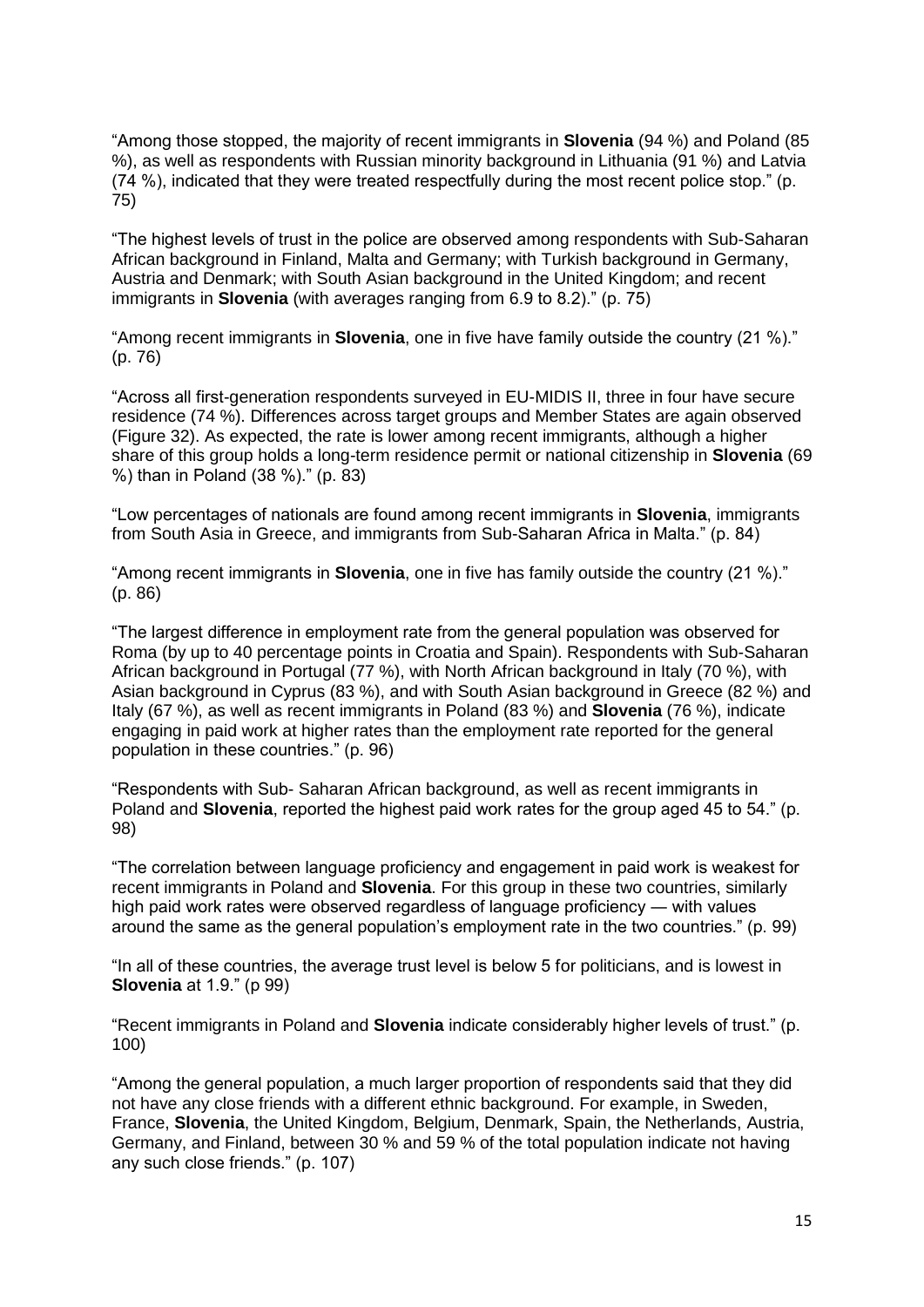<span id="page-15-0"></span>Together in the EU - Promoting the participation of migrants and their descendants (March 2017) <http://fra.europa.eu/en/publication/2017/migrant-participation>

"FRA's research found that, of the 19 EU Member States with an active national integration strategy or action plan, 15 conducted some type of periodic assessment or review by 2015 (Austria, Bulgaria, Croatia, the Czech Republic, Estonia, Finland, Germany, Latvia, Lithuania, Luxembourg, the Netherlands, Portugal, Romania, Slovakia and **Slovenia**)." (p. 35)

"FRA's research found that the educational policies or strategies for primary and/ or secondary education of 17 Member States include references to cultural diversity, as a guiding principle or as part of curricular subjects. These Member States are: Austria, Belgium, the Czech Republic, Estonia, Finland, Ireland, Italy, Latvia, Lithuania, Luxembourg, Malta, the Netherlands, Portugal, Slovakia, **Slovenia**, Sweden and the United Kingdom." (p. 41)

"In several Member States, trade unions have well-established policies to reach out and support migrant workers – for example, in Austria, Belgium, Denmark, Germany, Italy, Luxembourg, Poland, Portugal, Spain, Sweden, **Slovenia** and the United Kingdom." (p. 47)

"FRA's research indicates that activities to encourage trade union membership of thirdcountry nationals vary, ranging from reduced membership rates to translating information material, deploying intercultural mediators and training staff to deal with a diverse migrant workforce. For example, in Austria, the Netherlands, Portugal and **Slovenia**, the research identified systematic efforts to support and reach out to immigrants." (pp. 47-48)

"In Austria, Belgium, Bulgaria, Germany, Denmark, France, Luxembourg, Poland, Romania, **Slovenia** and Sweden, this language support [that Member States provide funding for, for language-learning programmes] is provided as part of special integration programmes." (p. 51)

"Belgium, Bulgaria, Finland, France, Hungary, Luxembourg, Poland, Romania, Slovakia, **Slovenia** and Spain require language tests or proof of language proficiency (mostly at B1 level) only for acquiring citizenship." (p. 51)

"At local level, 12 countries provide access to voting rights for third-country nationals (Belgium, Denmark, Estonia, Finland, Hungary, Ireland, Lithuania, Luxembourg, the Netherlands, Slovakia, **Slovenia** and Sweden)." (p. 56)

"National consultative bodies including immigrant representatives exist in 10 EU Member States, but several pilot projects for consultation with immigrant representatives were identified – for example, in the Czech Republic, Hungary, Poland and **Slovenia**." (p. 56)

"The second group (Hungary, Lithuania, the Netherlands, Slovakia, **Slovenia** and Sweden) does not provide voting or candidacy rights to third-country nationals at national level and has not put in place a national consultative body. However, third-country nationals are allowed to vote in local elections and – with the exception of Hungary – stand as candidates for election, although three of these countries (Lithuania, Slovakia and **Slovenia**) do not allow third-country nationals to formally join political parties." (p. 56)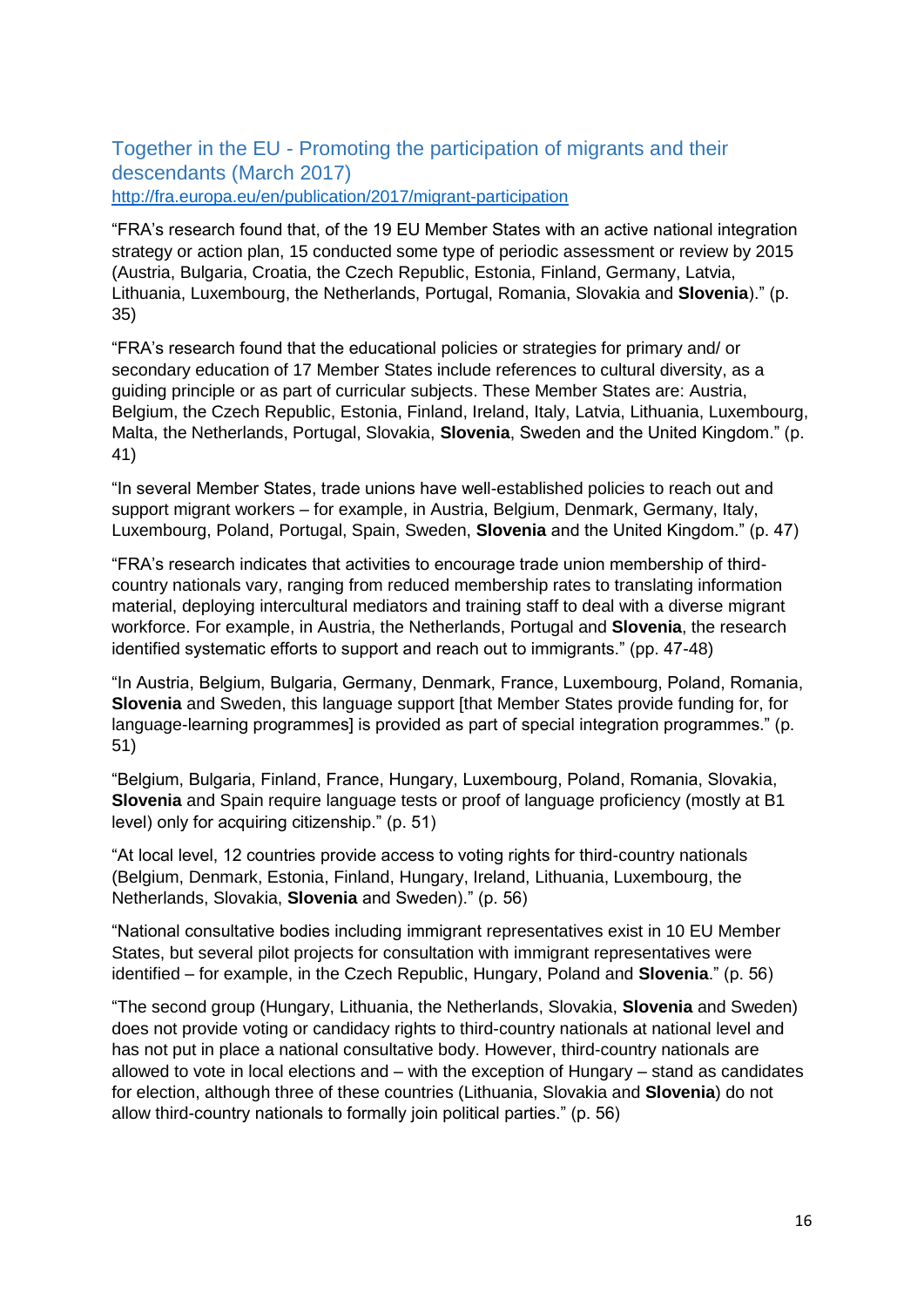"Many of these immigrant consultative bodies were established in the EU as far back as the 1980s, while several related pilot projects are emerging in countries such as the Czech Republic, Hungary, Poland and **Slovenia**." (p. 57)

# <span id="page-16-0"></span>Rights of suspected and accused persons across the EU: translation, interpretation and information (November 2016) [http://fra.europa.eu/en/publication/2016/rights-suspected-and-accused-persons-across-eu](http://fra.europa.eu/en/publication/2016/rights-suspected-and-accused-persons-across-eu-translation-interpretation-and)[translation-interpretation-and](http://fra.europa.eu/en/publication/2016/rights-suspected-and-accused-persons-across-eu-translation-interpretation-and)

"In **Slovenia**, certain rules apply when someone is detained for more than six hours. Authorities must appoint a court interpreter within 48 hours to provide the suspect with oral translations of all documents related to the decision on detention and relevant for a possible appeal of this decision, and to help the detained person communicate with their legal counsel." (p. 35)

"At least four of the 22 Member States that list essential documents in their legislation – Croatia, the Czech Republic, Portugal and **Slovenia –** appear to go further than the directive by listing additional documents as essential. For example, the list of documents that must be translated in Slovenia seems to be wider than what is set out in the directive. Legislation transposing the directive made very clear which documents must be translated, including: charges or indictments; summons; all decisions on the deprivation of liberty; judgements; and court decisions on the exclusion of evidence, on the rejection of motions to include certain evidence, and on the disqualification of judges. The practice as to which documents have to be translated after the introduction of the legislation transposing the directive was not yet completely established at the time of research, but FRA's evidence indicates that judges tend to order translations of more documents than before – although it seems that this policy greatly depends on the individual judges." (pp. 36-37)

"Article 2(2) of Directive 2010/64/EU also requires interpretation to be available for communications between suspects or accused persons and their legal counsel "in direct connection with any questioning or hearing during the proceedings or with the lodging of an appeal or other procedural applications", where this is necessary for the purpose of safeguarding the fairness of the proceedings. […] The adoption of Directive 2010/64/EU prompted many Member States to explicitly regulate this issue. Examples include Greece, Poland, and **Slovenia**." (p. 41)

"In cases involving detained individuals in **Slovenia**, court interpreters used by the police may also assist with communications between the suspect and the legal counsel, but the applicable legislation stipulates that they are bound by confidentiality rules." (p. 44)

"Although Directive 2010/64/EU does not require Member States to establish a register, Figure 4 shows that 17 Member States bound by the directive have provided for one in their laws: Austria, Bulgaria, Cyprus, Croatia, the Czech Republic, Estonia, Finland, France, Germany, Greece, Luxembourg, the Netherlands, Poland, Romania, Slovakia, **Slovenia**, and Sweden." (p. 45)

"With the directive using quite general language, registers have taken different forms in Member States. For example, 11 Member States have one central register. In six Member States, this is maintained by the Ministry of Justice (the Czech Republic, Luxembourg, Poland, Romania, Slovakia, and **Slovenia**)." (p. 45)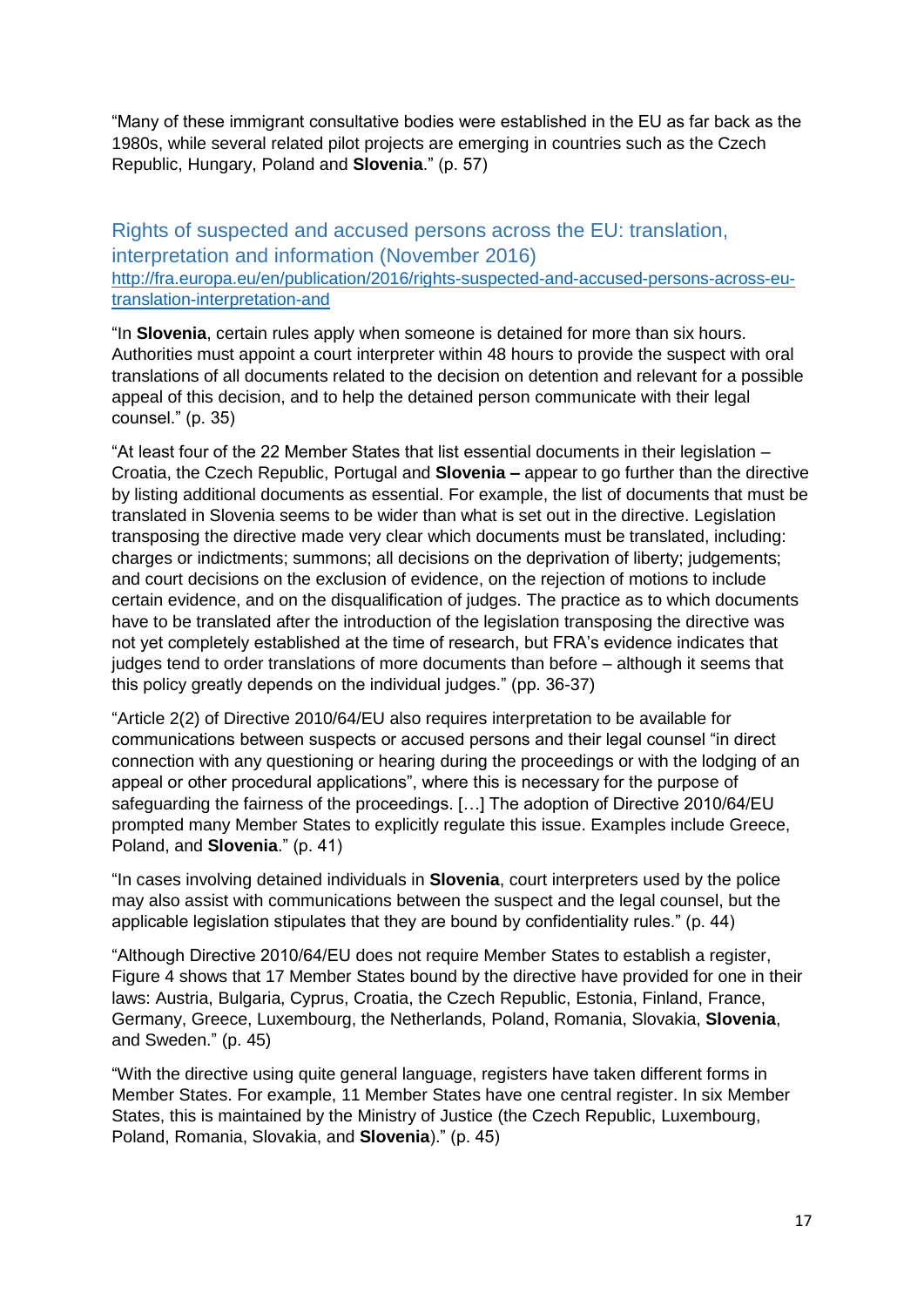"In eight of the Member States (Austria, the Czech Republic, Greece, Croatia, the Netherlands, Romania, Slovakia, and **Slovenia**) that have a register, the legislation explicitly obliges criminal justice professionals to use it when choosing a legal interpreter or translator for each individual case." (p. 47)

"Eight Member States (Austria, Croatia, Finland, Poland, Romania, Slovakia, **Slovenia**, and Sweden) require interpreters and translators to pass a specialised exam before registration." (pp. 48-49)

"Another requirement includes a minimum level of education. In nine Member States, interpreters and translators are required to attain a certificate of higher education, either in their home country or another country (Croatia, the Czech Republic, Estonia, Finland, Greece, the Netherlands, Poland, Romania, and **Slovenia**)." (p. 49)

"Finally, some Member States also require a minimum number of years of professional experience in the field before an individual can be registered (for instance, Austria, the Czech Republic, France, Slovakia, and **Slovenia**)." (p. 50)

"Some practitioners in Croatia, Poland, and **Slovenia** indicated that, in the absence of a court interpreter for a particular language, authorities ask for recommendations from linguistic departments of universities." (p. 51)

"FRA's findings reveal that alternative means of securing suitable LITs [legal interpreters and translators] are not accompanied by the same level of official and harmonised quality safeguards present in relation to official LIT registers. Yet some Member State practices or rules are worth highlighting as they provide for certain types of safeguards in some cases – for example, in Cyprus, Finland, Poland, Slovakia and **Slovenia**." (p. 51)

"According to the relevant law in **Slovenia**, the courts may use unregistered interpreters or translators, or even native speakers of required rare languages. In such situations, these interpreters and translators are required to swear before the court that they will translate the questions put to the defendant, and their answers, with precision." (p. 51)

"Findings show that some Member States – for example, Bulgaria, Greece, Luxembourg, **Slovenia** and the United Kingdom – introduced specific procedures in their laws when transposing Directive 2010/64/EU. […] Legislation in Luxembourg contains specific provisions about the possibility to complain about the absence, or quality, of interpretation and translation. The same applies in **Slovenia** – explicit provisions allow persons to complain about interpretation and translation with regard to both decisions refusing it and its quality." (p. 56)

"Some Member States in the first group have laws that refer in a general manner to the obligation to provide information about rights to every person subject to questioning with regard to whom there are strong or plausible reasons to suspect that they have committed or attempted to commit an offence. These include Croatia, France, Luxembourg, the Netherlands, **Slovenia**, and the United Kingdom (England & Wales and Northern Ireland)." (p. 64)

"Some Member States' laws strictly follow – i.e. do not go beyond – the directive's minimum list of rights about which information is to be provided. These include Greece, Lithuania, Malta, the Netherlands, and **Slovenia**." (p. 65)

"Many laws include a very general obligation to provide information on the accusation to all suspects and accused before the initial questioning. These include Austria, Belgium, Croatia,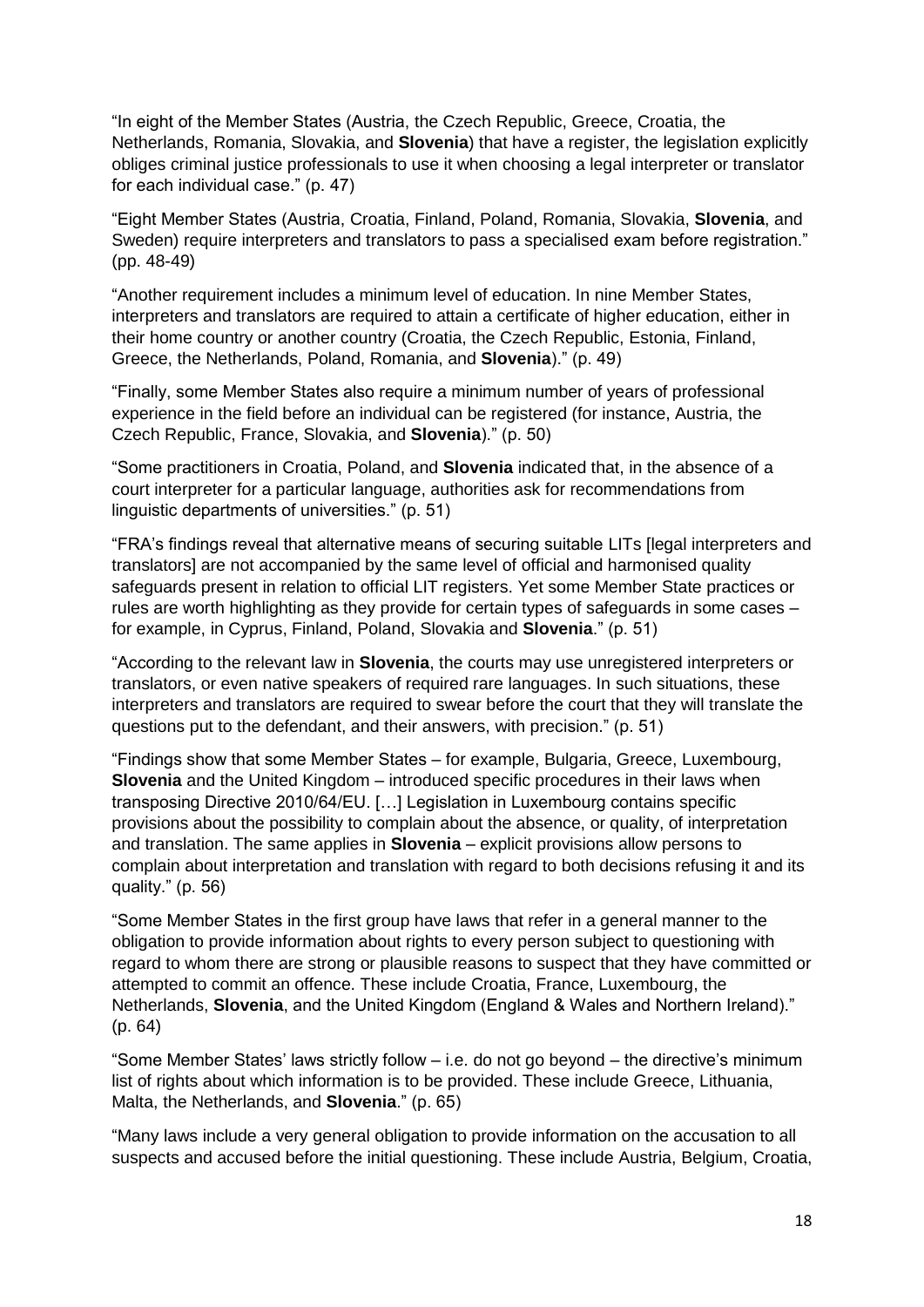Estonia, Finland, France, Greece, Luxembourg, the Netherlands, **Slovenia**, and the United Kingdom (England & Wales and Northern Ireland)." (pp. 67-68)

"As for the concrete details about the accusation provided, most laws require authorities to provide to individuals, at the pre-trial phase, information on the act, date and place of commission of the act of which they are suspected. […] In **Slovenia**, only a general reference to the events is often provided in practice." (p. 68)

"The letters of rights used in 10 Member States (Austria, Croatia, Denmark, Hungary, Ireland, Luxembourg, Portugal, Slovakia, **Slovenia** and Spain) do not include all of these rights [set out in the directive]. Five Member States (Belgium, Cyprus, Finland, Italy, and Sweden), England &Wales and Northern Ireland, as well as three Member States that do not fully cover all rights listed in the directive – Ireland, Portugal and **Slovenia –** include additional rights not included in the directive." (pp. 72-74)

**"**As for additional rights covered in some Member States' letters of rights, these include, for example, the rights to challenge one's treatment and/or detention conditions in Cyprus, Finland, Ireland, **Slovenia**, Sweden and the United Kingdom (England and Wales and Northern Ireland). In **Slovenia**, detainees are advised on their right to eight hours of uninterrupted rest, to meals and to permanent access to drinking water […] In Finland, detainees receive a general introduction to their rights, and in **Slovenia** and Ireland, the basic human right to dignity is underlined." (p. 74)

"In **Slovenia**, unless a judge orders an investigative act – such as interrogating a witness – to be performed prior to the opening of a judicial investigation, suspects who are not detained generally cannot access case materials during the initial police phase, i.e. until the public prosecutor files the request to open a judicial investigation." (p. 78)

"The competent authorities in a number of Member States can refuse access on the basis of other important public interests, such as national security. This is the case, for example, in Malta or **Slovenia**." (p. 81)

"Similarly, in **Slovenia**, a suspect can access materials relating to detention in order to challenge it if the detention exceeds 6 hours. Even then, however, access can be refused if it could pose a serious threat to the life or rights of another person, affect the course of proceedings or investigations, or for specific reasons of defence or state security." (p. 83)

"In **Slovenia**, when a decision to refuse access is taken by the police as part of the decision on detention, it can be appealed to the competent district court." (p. 84)

"During the course of judicial proceedings in **Slovenia**, a court can decide to refuse to reveal the identity of protected witnesses and classified information under the Secret Data Act. The investigating judge can further refuse access to evidence previously excluded from the court file as inadmissible." (p. 85)

"Decisions refusing access to personal data or classified information are subject to review and may be overturned by courts in some jurisdictions. For example, this is the case in Finland when courts decide to limit access to contact information of witnesses and plaintiffs, and in **Slovenia** when courts decide to withhold the identity of protected witnesses or classified information." (p. 86)

"Some countries do not require signatures to confirm receipt of the Letter of Rights; these include Germany (although such signature is often requested in practice), Luxembourg, the Netherlands, and **Slovenia**. In practice, concerns have been raised in at least one country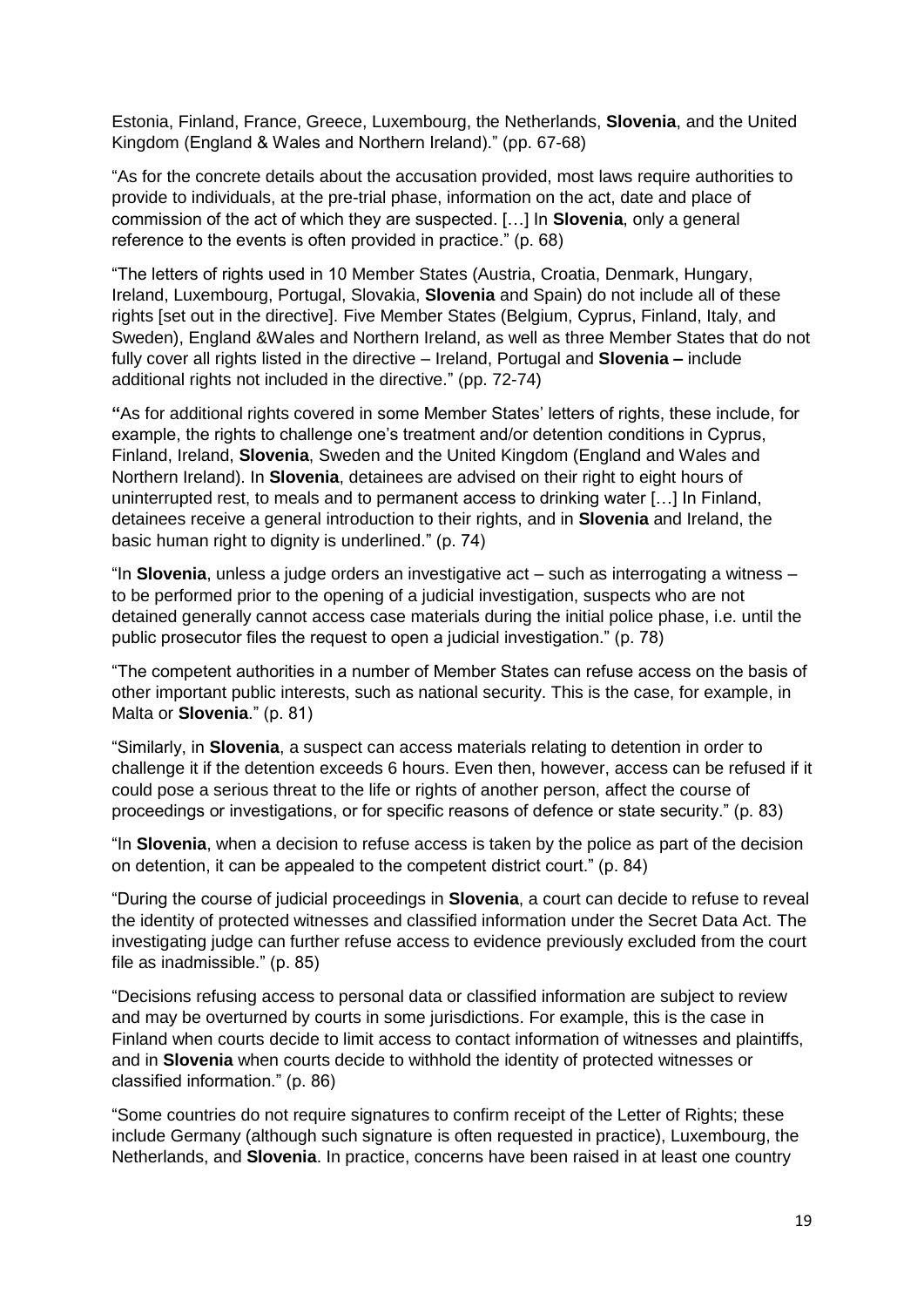about the ways in which signatures are obtained from persons deprived of their liberty." (p. 88)

## <span id="page-19-0"></span>Combating child poverty: an issue of fundamental rights (October 2018) <https://fra.europa.eu/en/publication/2018/child-poverty>

"The lowest percentages of children at risk of poverty or social exclusion in 2016 were registered in Denmark (13.8 %), Finland (14.7 %) and **Slovenia** (14.9 %)." (p. 15)

"Family-related benefits are crucial, as they ensure that families have sufficient income for children to grow up in a safe and healthy environment with their basic needs covered. Some Member States [namely Croatia, the Czech Republic, Finland, Greece, Hungary, Ireland, Latvia, Portugal, Romania, **Slovenia** and Spain] have not increased benefits in line with living costs in recent years." (p. 33)

<span id="page-19-1"></span>Hate crime recording and data collection practice across the EU (June 2018) <https://fra.europa.eu/en/publication/2018/hate-crime-recording>

#### "**Slovenia**

#### Legal framework

In **Slovenia** there is no general aggravating circumstance for committing criminal offences with a bias motivation. However, under Article 49, paragraph 2 of the **Slovenian** Criminal Code (CC), courts have to take into consideration aggravating and mitigating circumstances in the determination of penalties. The motivation for the offence is explicitly included in the list of circumstances to consider.

Article 116 of the CC sets out a specific aggravating circumstance for the offence of murder, if it is committed on grounds of a violation of the right to equal status.

Article 131 of the CC on the violation of the right to equal status criminalises the act of depriving another person or restraining the exercise of any human right or freedom recognised by the international community or laid down by the Constitution or statute, or granting another person a special privilege or advantage, on account of national origin, race, skin colour, religion, ethnic roots, gender, language, political or other beliefs, sexual orientation, financial situation, birth, genetic heritage, education, social position or any other circumstance.

Article 297, paragraph 1 of the CC sets out the criminal offence of publicly inciting or stirring up hatred, violence or intolerance based on national origin, race, religion or ethnicity, gender, skin colour, origin, property situation, education, social position, political or other belief, disability, sexual orientation, or any other personal circumstance, when this is done in a manner that can jeopardise or disturb public order and peace, or by the use of threat, scolding or insult. In the same manner, Article 297, paragraph 2 criminalises the public dissemination of ideas on the supremacy of one race over another, providing any kind of aid for racist activity or denying, diminishing the significance of, approving, mocking, or advocating genocide, the holocaust, crimes against humanity, war crimes, aggression, or other criminal offences against humanity, as they are defined in the legal order of the Republic of **Slovenia**.

#### Recording hate crime

In **Slovenia**, police officers use a generic crime reporting form. The reporting form enables recording of legal prequalification of the crime, for example Article 297 or 131. The police does not have specific crime codes in the computer system for flagging hate crimes and there is no hate crime recording instruction available to officers.

Data collection and publication